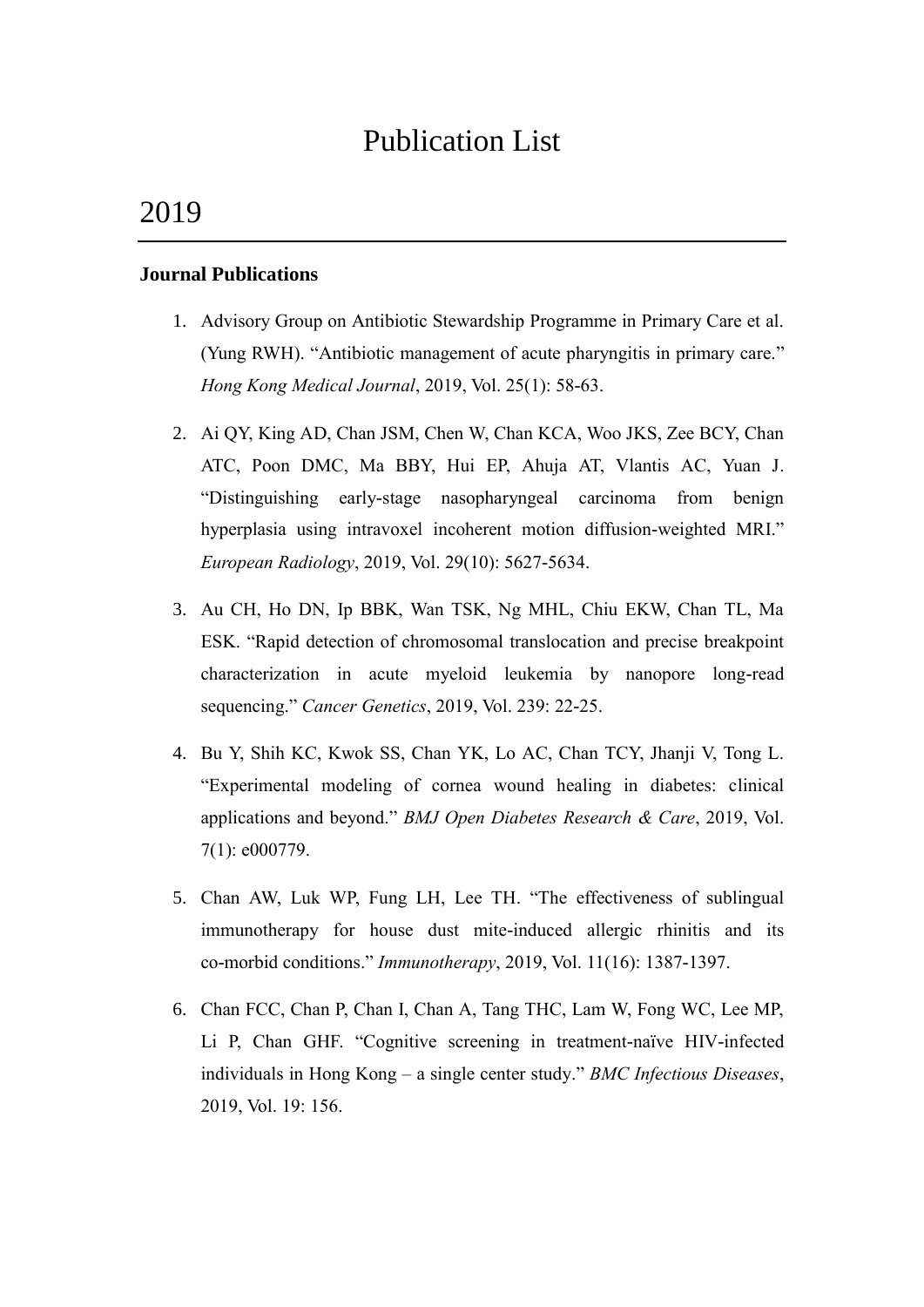- 7. Chan KL, Leung WC, Tiwari A, Or KL, Ip P. "Using Smartphone-Based Psychoeducation to Reduce Postnatal Depression Among First-Time Mothers: Randomized Controlled Trial." *JMIR mHealth and uHealth*, 2019, Vol. 7(5): e12794.
- 8. Chang JSM. "Bilateral Implantation of a Single-Piece Bifocal Diffractive Intraocular Lens in Presbyopic Patients: A Prospective Case Series." *Asia-Pacific Journal of Ophthalmology*, 2019, Vol. 8(1): 12-21.
- 9. Chen J, Cheuk IWY, Shin VY, Kwong A. "Acetylcholine receptors: Key players in cancer development." *Surgical Oncology*, 2019, Vol. 31: 46-53.
- 10. Cheung DST, Deng W, Tsao SW, Ho RTH, Chan CLW, Fong DYT, Chau PH, Hong AWL, Fung HYKY, Ma JLC, Tiwari AFY. "Effect of a Qigong Intervention on Telomerase Activity and Mental Health in Chinese Women Survivors of Intimate Partner Violence: A Randomized Clinical Trial." *JAMA Network Open*, 2019, Vol. 2(1): e186967.
- 11. Cheung DST, Or CK, So MKP, Ho K, Tiwari A. "The Use of eHealth Applications in Hong Kong: Results of a Random-Digit Dialing Survey." *Journal of Medical Systems*, 2019, Vol. 43(9): 293.
- 12. Cheung JJC, Chang DL, Chan JC, Choy BNK, Shih KC, Wong JKW, Ng ALK, Shum JWH, Ni MY, Lai JSM, Leung GM, Wong IYH. "Exophthalmometry values in the Hong Kong Chinese adult population from a population-based study." *Medicine (Baltimore)*, 2019, Vol. 98(47):e17993.
- 13. Cheung KS, Leung LP, Siu YC, Tsang TC, Tsui MSH, Tam CC, Chan RHW. "Prehospital electrocardiogram shortens ischaemic time in patients with ST-segment elevation myocardial infarction." *Hong Kong Medical Journal*, 2019, Vol. 25(5): 356-362.
- 14. Chiu JW, Leung R, Tang V, Cheuk WY, Lo J, Kwok GW, Wong H, Suen D, Cheung P, Wong TT, Yau T, Kwong A. "Changing pattern of recurrences in patients with early HER2-positive breast cancer receiving neoadjuvant chemotherapy in the era of dual anti-HER2 therapy." *Postgraduate Medical Journal*, 2019, Vol. 95(1121): 155-161.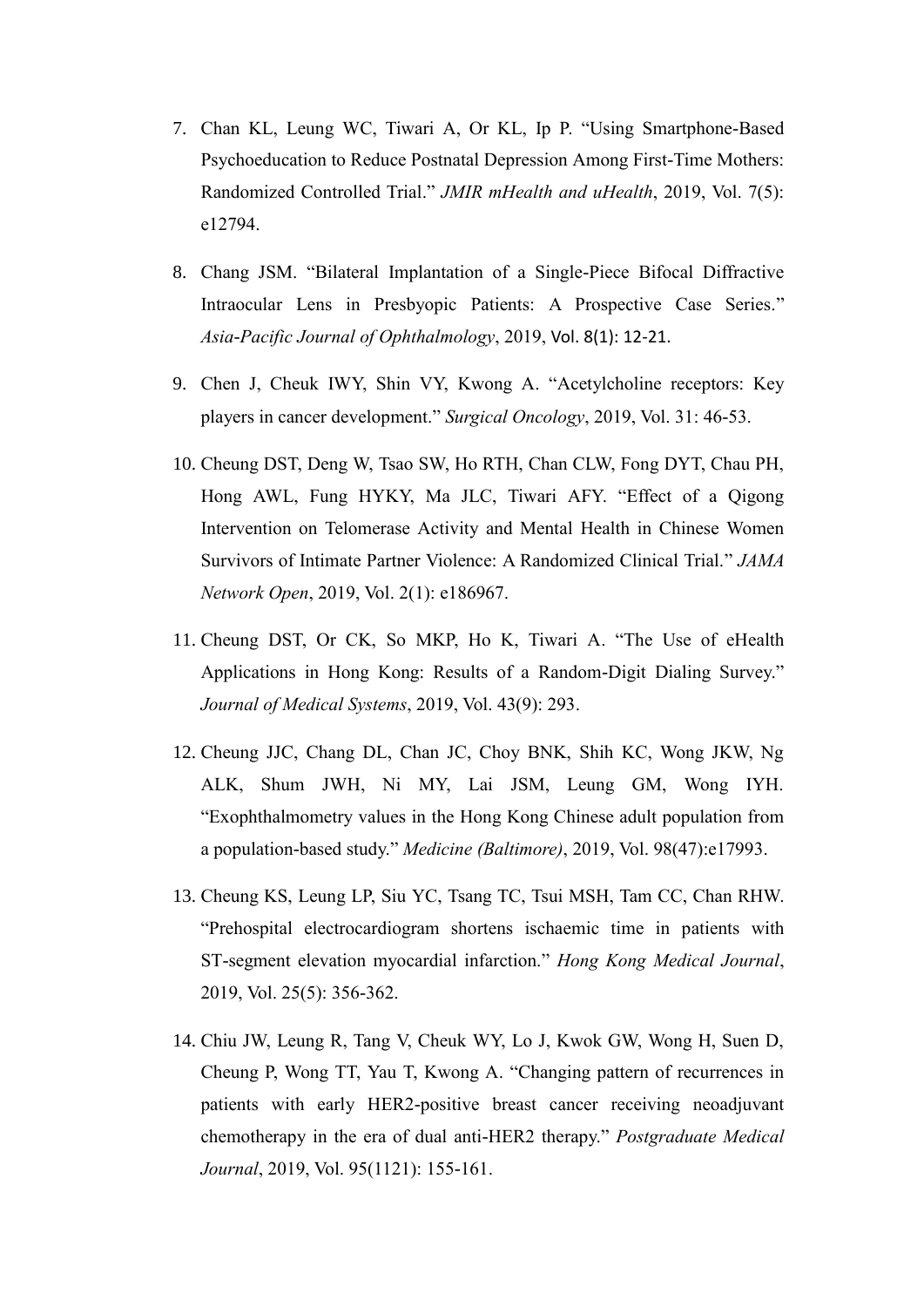- 15. Chu AMY, Lam BSY, Tiwari A, So MKP. "An Empirical Study of Applying Statistical Disclosure Control Methods to Public Health Research." *International Journal of Environmental Research and Public Health*, 2019, Vol. 16(22): 4519.
- 16. Chow SSW, Chan TCY, Ng ALK, Kwok AKH. "Outcomes of presbyopia-correcting intraocular lenses after laser in situ keratomileusis." *International Ophthalmology*, 2019, Vol. 39(5): 1199-1204.
- 17. Dörk T et al. (Chan TL, Kwong A) "Two truncating variants in FANCC and breast cancer risk." *Scientific Reports*, 2019, Vol. 9: 12524.
- 18. Fong PY, Shih KC, Lam PY, Chan TCY, Jhanji V, Tong L. "Role of tear film biomarkers in the diagnosis and management of dry eye disease." *Taiwan Journal of Ophthalmology*, 2019, Vol. 9(3): 150-159.
- 19. Friebel TM et al. (Kwong A) "BRCA1 and BRCA2 Pathogenic Sequence Variants in Women of African Origin or Ancestry." *Human Mutation*, 2019, Vol. 40(10): 1781-1796.
- 20. Ho CL, Chen SR, Cheung SK, Leung WT. "Significant value of 11C-acetate and 18F-FDG PET/CT on 90Y microspheres radioembolization for hepatocellular carcinoma." *PET Clinics*, 2019, Vol. 14(4): 459-467.
- 21. Ho CL, Chen SR, Leung YL, Cheng KC, Wong KN, Cheung SK, Wong YH. "Proof-of-concept assessment of metastatic sentinel node involvement by 18F-FDG PET/CT in prediction of disease progression and survival in colorectal cancer patients with peritoneal carcinomatosis." *Mesentery and Peritoneum*, 2019, Vol. 3:1.
- 22. Hon KL, Ng WGG, Kung JSC, Cheng NS, Ng DKK, Leung TF. "Utility of the Pediatric Allergic Disease Quality of Life Questionnaire for childhood eczema." *British Journal of Dermatology*, 2019, Vol. 181(2): 290-295
- 23. Kwong A, Cheng KD, Hsue CV, Hui SK, Leung CR, Leung KA, Ngan KR, Soong SI. "BRCA mutation testing for ovarian cancer in the context of available targeted therapy: Survey and consensus of Hong Kong specialists." *Asia-Pacific Journal of Clinical Oncology*, 2019, Vol. 15(Suppl 2): 20-31.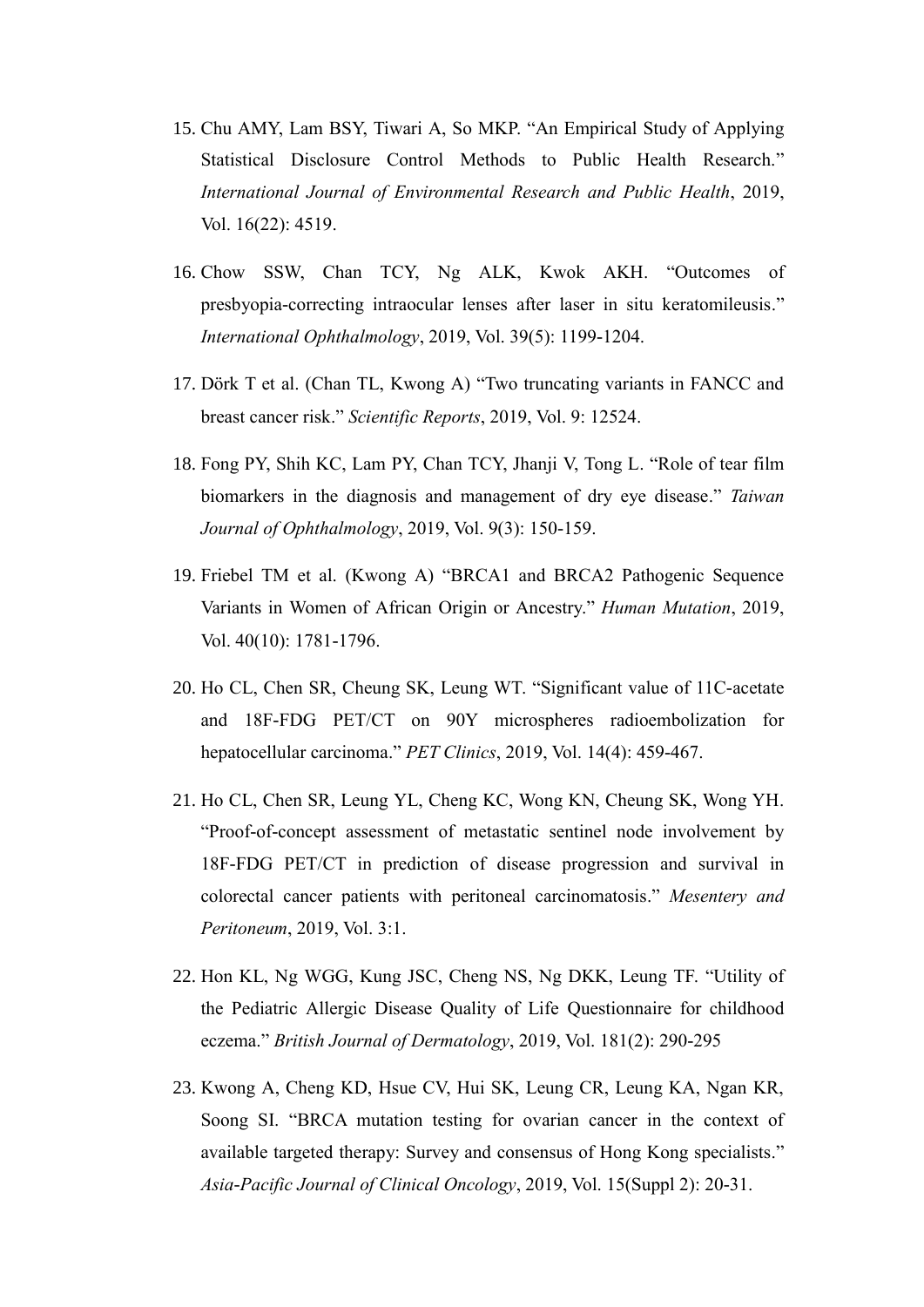- 24. Lau YT, Shih KC, Tse RH, Chan TC, Jhanji V. "Comparison of Visual, Refractive and Ocular Surface Outcomes Between Small Incision Lenticule Extraction and Laser-Assisted In Situ Keratomileusis for Myopia and Myopic Astigmatism." *Ophthalmology and Therapy*, 2019, Vol. 8(3): 373-386.
- 25. Lee TH, Chan JKC, Lau PC, Luk WP, Fung LH. "Peanut allergy and oral immunotherapy." *Hong Kong Medical Journal*, 2019, Vol. 25(3): 228-34.
- 26. Lee TH, Leung TF, Wong G, Ho M, Dugue JR, Li PH, Lau CS, Lam WF, Wu A, Chan E, Lai C, Lau YL. "The unmet provision of allergy services in Hong Kong impairs capability for allergy prevention-implications for the Asia Pacific region." *Asian Pacific Journal of Allergy and Immunology*, 2019, Vol. 37(1): 1-8.
- 27. Leung GMK et al. (Au CH, Chan TL, Ma ESK) "Distinct mutation spectrum, clinical outcome and therapeutic responses of typical complex/monosomy karyotype acute myeloid leukemia carrying TP53 mutations." *American Journal of Hematology*, 2019, Vol. 94(6): 650-657.
- 28. Leung HH, Ng AL, Durand T, Kawasaki R, Oger C, Balas L, Galano JM, Wong IY, Chung-Yung Lee J. "Increase in omega-6 and decrease in omega-3 polyunsaturated fatty acid oxidation elevates the risk of exudative AMD development in adults with Chinese diet." *Free Radical Biology and Medicine*, 2019, Vol. 145: 349-356
- 29. Li CH, Wu VW, Chiu G. "A dosimetric evaluation on applying RTOG-based and CT/MRI-based delineation methods to brachial plexus in radiotherapy of nasopharyngeal carcinoma treated with helical tomotherapy." *The British Journal of Radiology*, 2019, Vol. 92(1102): 20170881.
- 30. Lo BKM, Sheikh S, Williams SA. "In vitro and in vivo mouse follicle development in ovaries and reaggregated ovaries." *Reproduction*, 2019, Vol. 157(2): 135-148.
- 31. Metcalfe K et al. (Kwong A) "International trends in the uptake of cancer risk reduction strategies in women with a BRCA1 or BRCA2 mutation." *British Journal of Cancer*, 2019, Vol. 121(1): 15-21.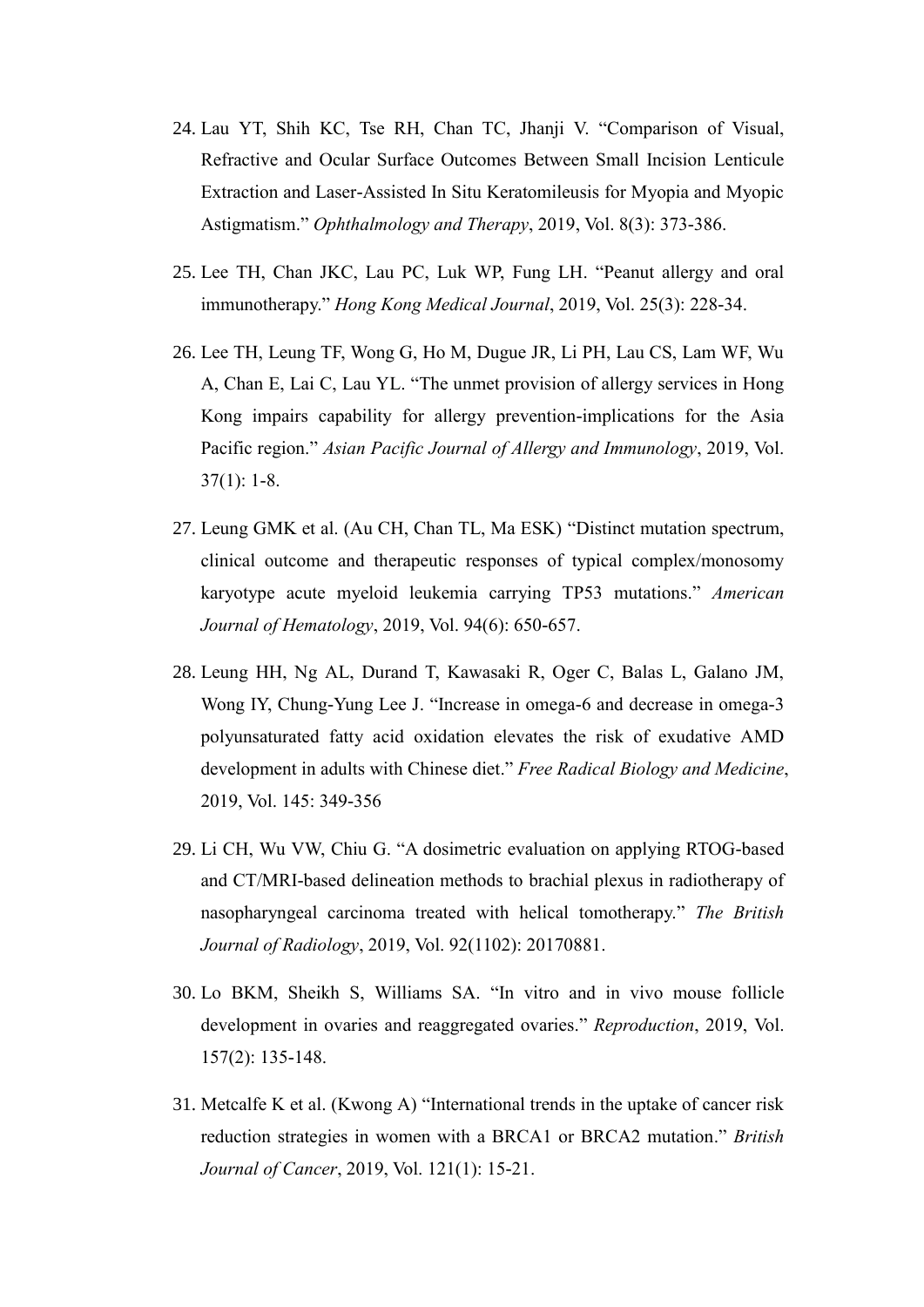- 32. Mudway IS et al. (Lee TH) "Impact of London's low emission zone on air quality and children's respiratory health: a sequential annual cross-sectional study." *Lancet Public Health*, 2019, Vol. 4(1): e28-e40.
- 33. Ng AL, Leung HH, Kawasaki R, Ho WL, Chow LL, Chow SS, Lee JC, Wong IY. "Dietary Habits, Fatty Acids and Carotenoid Levels Are Associated with Neovascular Age-Related Macular Degeneration in Chinese." *Nutrients*, 2019, Vol. 11(8): 1720.
- 34. Panea RI et al. (Choi WWL) "The whole-genome landscape of Burkitt lymphoma subtypes." *Blood*, 2019, Vol. 134(19): 1598-1607.
- 35. Pun J, Chan EA, Man M, Eggins S, Slade D. "Pre‐ and post evaluations of the effects of the Connect, Ask, Respond and Empathise (CARE) protocol on nursing handover: A case study of a bilingual hospital in Hong Kong." *Journal of Clinical Nursing*, 2019, Vol. 28(15-16): 3001-3011.
- 36. Qamar S, King AD, Ai QY, Law BKH, Chan JSM, Poon DMC, Tong M, Mo FKF, Chen W, Bhatia KS, Ahuja AT, Ma BBY, Yeung DK, Wang YX, Yuan J. "Amide proton transfer MRI detects early changes in nasopharyngeal carcinoma: providing a potential imaging marker for treatment response." *European Archives of Oto-Rhino-Laryngology*, 2019, Vol. 276(2): 505-512.
- 37. Qian F et al. (Kwong A) "Height and Body Mass Index as Modifiers of Breast Cancer Risk in BRCA1/2 Mutation Carriers: A Mendelian Randomization Study." *Journal of the National Cancer Institute*, 2019, Vol. 111(4): 350-364.
- 38. Shin VY, Chen J, Cheuk IWY, Siu MT, Ho CW, Wang X, Jin H, Kwong A. "Long non-coding RNA NEAT1 confers oncogenic role in triple-negative breast cancer through modulating chemoresistance and cancer stemness." *Cell Death & Disease*, 2019, Vol. 10(4): 270.
- 39. Ugai T et al. (Kwong A) "The functional ALDH2 polymorphism is associated with breast cancer risk: A pooled analysis from the Breast Cancer Association Consortium." *Molecular Genetics & Genomic Medicine*, 2019, Vol. 7(6): e707.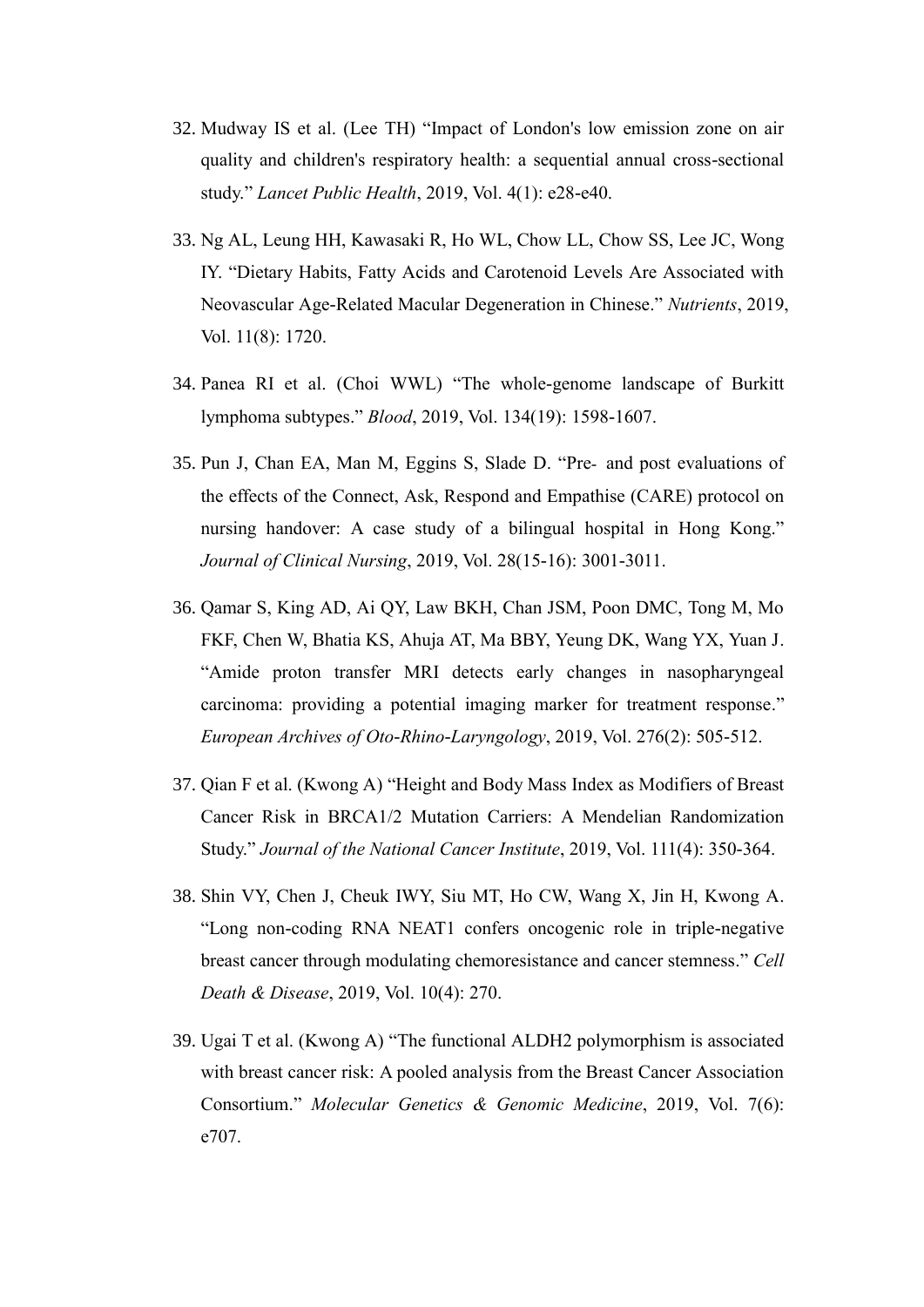- 40. van Assen M et al. (Lo GG) "Prognostic value of CT myocardial perfusion imaging and CT-derived fractional flow reserve for major adverse cardiac events in patients with coronary artery disease." *Journal of Cardiovascular Computed Tomography*, 2019, Vol. 13(3): 26-33.
- 41. Wan KH, Lam TCH, Yu MCY, Chan TCY. "Accuracy and precision of intraocular lens calculations using the new Hill-RBF version 2.0 in eyes with high axial myopia." *American Journal of Ophthalmology*, 2019, Vol. 205: 66-73.
- 42. Weigel C et al. (Chan TL) "DNA methylation at an enhancer of the three prime repair exonuclease 2 gene (TREX2) is linked to gene expression and survival in laryngeal cancer." *Clinical Epigenetics*, 2019, Vol. 11(1): 67.
- 43. Wong PC, Lee G, Sedie AD, Hanova P, Inanc N, Jousse-Joulin S, Ohrndorf S, Stoenoiu MS, Keen HI, Terslev L, D'Agostino MA, Bruyn GA. "Musculoskeletal Ultrasound in Systemic Lupus Erythematosus: Systematic Literature Review by the Lupus Task Force of the OMERACT Ultrasound Working Group." *The Jounral of Rheumatology*, 2019, Vol. 46(10): 1379-1387.
- 44. Wu JCY, Chan AOO, Cheung TK, Kwan ACP, Leung VKS, Sze WC, Tan VPY. "Consensus statements on diagnosis and management of chronic idiopathic constipation in adults in Hong Kong." *Hong Kong Medical Journal*, 2019, Vol. 25(2): 142-8.
- 45. Yang B, Chiu TL, Law WK, Geng H, Lam WW, Leung TM, Yiu LH, Cheung KY, Yu SK. "Performance evaluation of the CyberKnife system in real-time target tracking during beam delivery using a moving phantom coupled with tow-dimensional detector array." *Radiological Physics and Technology*, 2019, Vol. 12(1): 86-95.
- 46. Yang B, Geng H, Ding Y, Kong CW, Cheung CW, Chiu TL, Lam WW, Cheung KY, Yu SK. "Development of a novel methodology for QA of respiratory-gated and VMAT beam delivery using Octavius 4D phantom." *Medical Dosimetry*, 2019, Vol. 44(1): 83-90.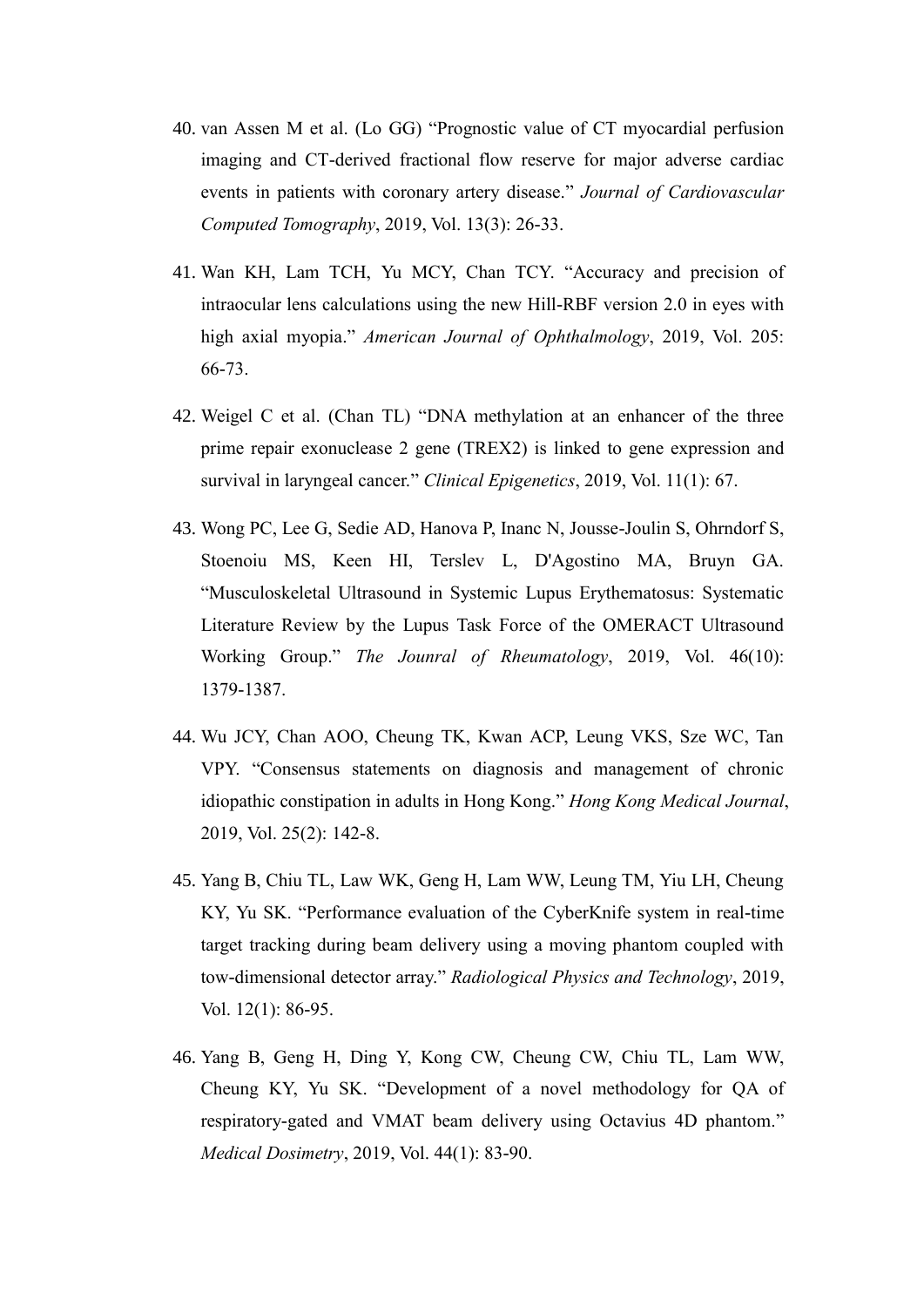- 47. Yang B, Wong WKR, Lam WW, Geng H, Kong CW, Cheung KY, Yu SK. "A novel method for monitoring the constancy of beam path accuracy in CyberKnife." *Journal of Applied Clinical Medical Physics*, Vol. 20(5): 109-119.
- 48. Yang Y et al. (Kwong A) "Re-evaluating genetic variants identified in candidate gene studies of breast cancer risk using data from nearly 280,000 women of Asian and European ancestry." *EBioMedicine*, 2019, Vol. 48: 203-211.
- 49. You QS, Chan JCH, Ng ALK, Choy BKN, Shih KC, Cheung JJC, Wong JKW, Shum JWH, Ni MY, Lai JSM, Leung GM, Cheung CMG, Wong TY, Wong IYH. "Macular Vessel Density Measured With Optical Coherence Tomography Angiography and Its Associations in a Large Population-Based Study." *Investigate Ophthalmology & Visual Science*, 2019, Vol. 60(14): 4830-4837.
- 50. Yuan J, Wong OL, Zhou Y, Cheung KY, Yu SK. "A fast volumetric 4D-MRI with sub-second frame rate for abdominal motion monitoring and characterization in MRI-guided radiotherapy." *Quantitative Imaging in Medicine and Surgery*, 2019, Vol. 9(7): 1303-1314.
- 51. Zhang BN, Chan TCY, Tam POS, Liu Y, Pang CP, Jhanji V, Chen LJ, Chu WK. "A Cohesin Subunit Variant Identified from a Peripheral Sclerocornea Pedigree." *Disease Markers*, 2019, eCollection, 8781524.
- 52. Zhang BN, Wong TCB, Yip YWY, Liu Z, Wang C, Wong JSC, He JN, Chan TCY, Jhanji V, Pang CP, Zhao H, Chu WK. "A sclerocornea-associated RAD21 variant induces corneal stroma disorganization." *Experimental Eye Research*, 2019, Vol. 185: 107687.
- 53. Zhou Y, Wong OL, Cheung KY, Yu SK, Yuan J. "A pilot study of highly accelerated 3D MRI in the head and neck position verification for MR-guided radiotherapy." *Quantitative Imaging in Medicine and Surgery*, 2019, Vol. 9(7): 1255-1269.

# **Review Article**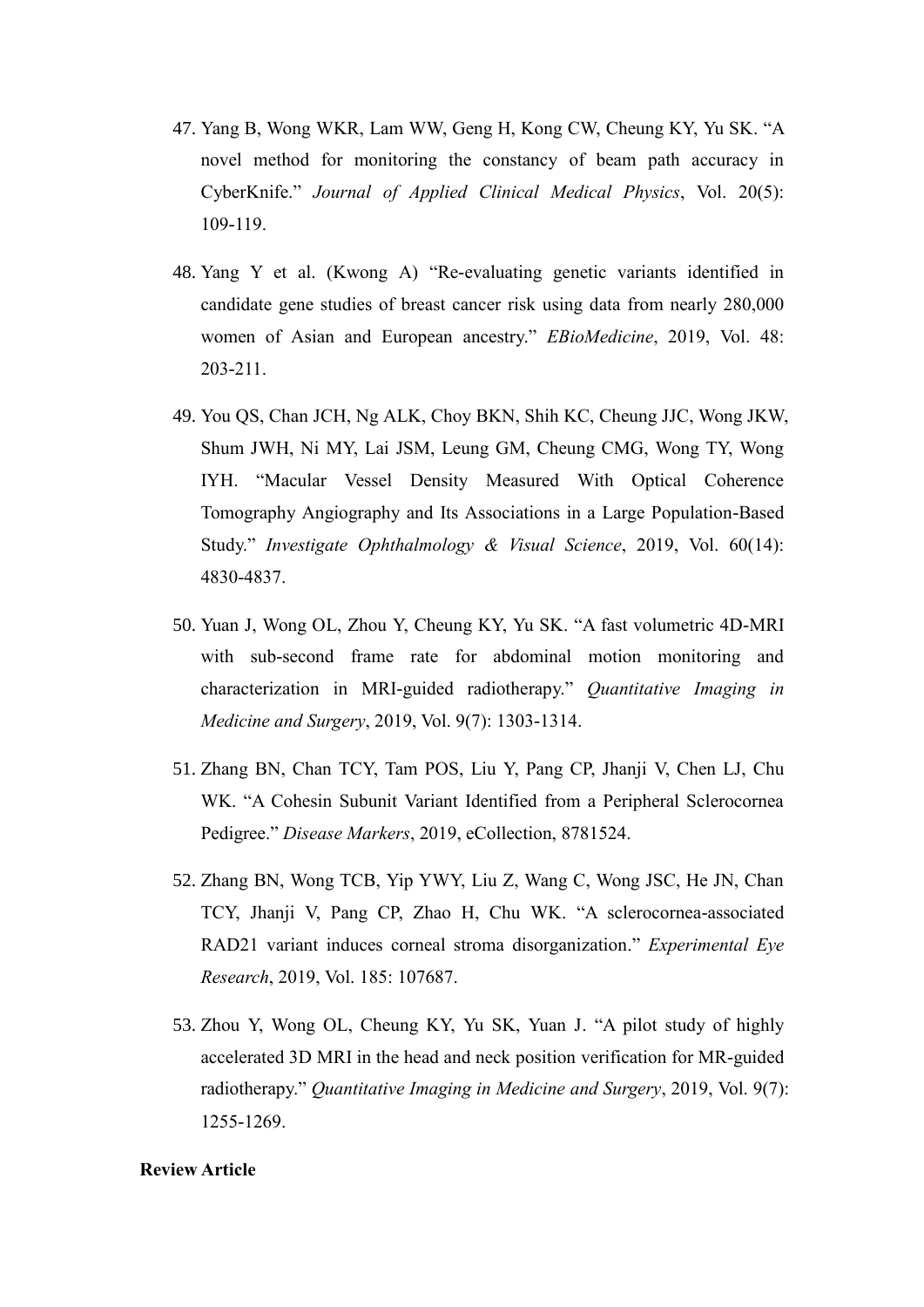- 54. Chan TCY, Chow SSW, Wan KHN, Yuen HKL. "Update on the association between dry eye disease and meibomian gland dysfunction." *Hong Kong Medical Journal*, 2019, Vol. 25(1): 38-47.
- 55. Chow SSW, Chow LLW, Lee CZ, Chan TCY. "Astigmatism Correction Using SMILE." *Asia-Pacific Journal of Ophthalmology (Philadelphia, PA)*, Vol. 8(5): 391-396.
- 56. Guan Z, Cheuk IW, Shin VY, Kwong A. "Is smoking a risk factor of breast cancer?" *Novel Approaches in Cancer Study*, 2019, Vol. 2(3): NACS.000540.2019
- 57. Kwok SS, Bu Y, Lo AC, Chan TC, So KF, Lai JS, Shih KC. "A Systematic Review of Potential Therapeutic Use of Lycium Barbarum Polysaccharides in Disease." *BioMed Research International*, 2019, Vol. 2019: 4615745.
- 58. Kwok SS, Shih KC, Bu Y, Lo AC, Chan TC, Lai JS, Jhanji V, Tong L. "Systematic Review on Therapeutic Strategies to Minimize Corneal Stromal Scarring After Injury." *Eye & Contact Lens: Science & Clinical Practice*, 2019, Vol. 45(6): 347-355.
- 59. Shih KC, Tse RH, Lau YT, Chan TC. "Advances in Corneal Imaging: Current Applications and Beyond." *Asia-Pacific Journal of Ophthalmology (Philadelphia, Pa.)*, 2019, Vol. 8(2): 105-114.
- 60. Wasant P, Padilla C, Lam S, Thong MK, Lai PS. "Asia Pacific Society of Human Genetics (APSHG) from conception to 2019: 13 years of collaboration to tackle congenital malformation and genetic disorders in Asia." *American Journal of medical genetics part C: Seminars in Medical Genetics*, 2019, Vol. 181(2): 155-165.
- 61. Wong AHY, Cheung RKY, Kua WN, Shih KC, Chan TCY, Wan KH. "Dry Eyes After SMILE." *Asia-Pacific Journal of Ophthalmology (Philadelphia, PA*), Vol. 8(5): 397-405.

## **Case Report**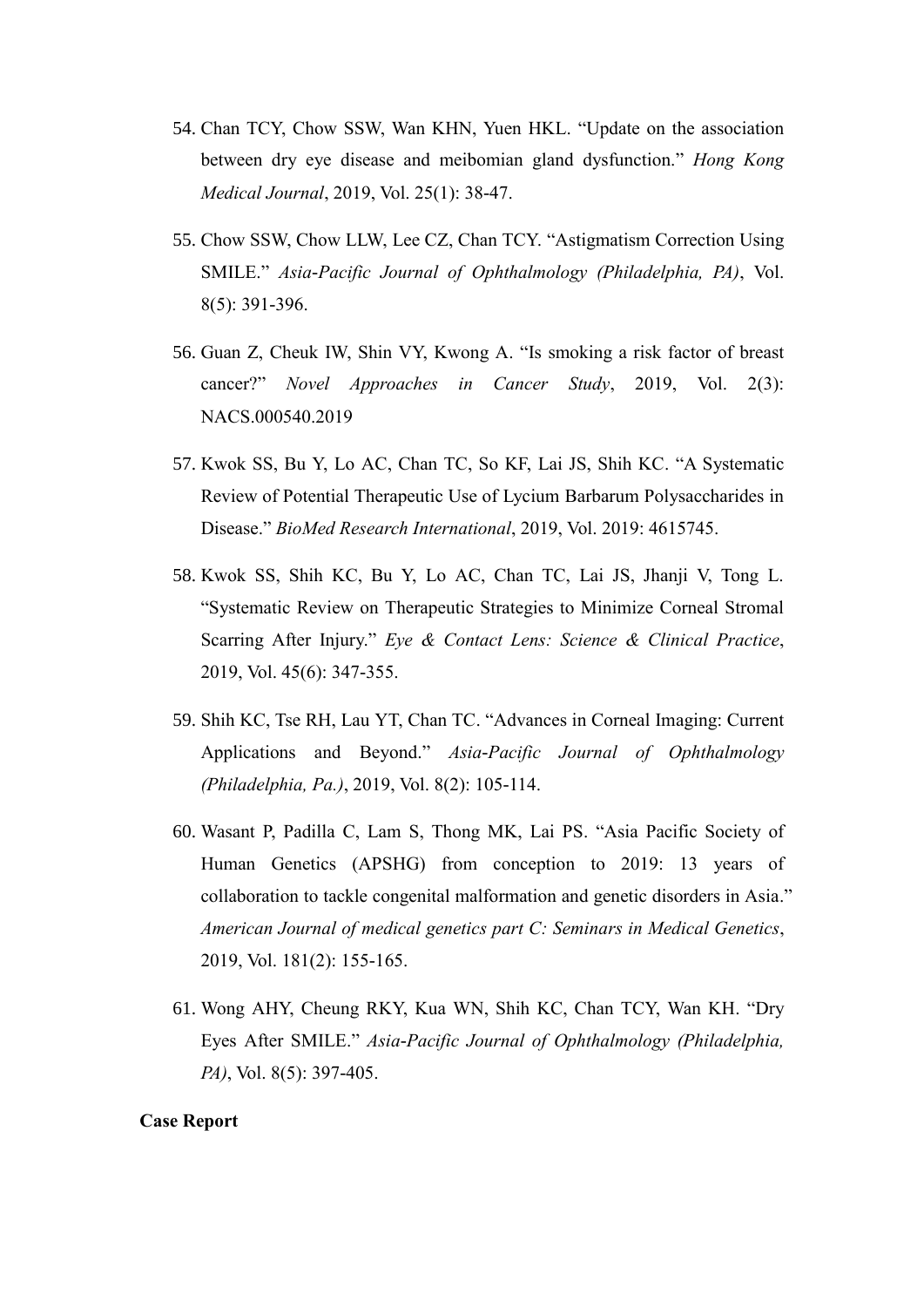- 62. Ho CL, Chen SR, Leung YL, Cheng KC, Wong YH. "Dual-Tracer PET/CT Differentiates 2 Types of Primary Cancers and Metastases in a Patient With Crossed Fused Renal Ectopia." *Clinical Nuclear Medicine*, 2019, Vol. 44(2): 157-158.
- 63. Mak KY, Au CH, Chan TL, Ma ESK, Chow EYD, Lin SY, Choi WWL. "Next-generation sequencing panel for diagnosis and management of chronic neutrophilic leukaemia: a case report." *Hong Kong Medical Journal*, 2019, Vol. 25(3): 248-50.

#### **Letter in Reply / Correspondence**

- 64. Chan WS, Au CH, Leung HC, Ho DN, Li D, Chan TL, Lam TW, Ma ES, Tang BS. "Potential utility of metagenomic sequencing for improving etiologic diagnosis of infective endocarditis." *Future Cardiology*, 2019, Vol.15(6): 411-424.
- 65. Cheng VCC, Wong SC, Wong SCY, Sridhar S, Yip CCY, Chen JHK, Fung J, Chiu KHY, Ho PL, Chen S, Cheng BWC, Ho CL, Lo CM, Yuen KY. "Reusable blood collection tube holders are implicated in nosocomial hepatitis C virus transmission." *Infection Control & Hospital Epidemiology*, 2019, Vol. 40(2): 252-253.
- 66. Wan KH, Chan TCY. "Re: Hwang et al.: Distinguishing highly asymmetric keratoconus eyes using combined Scheimpflug and spectral-domain OCT analysis (Ophthalmology. 2018;125:1862-1871)." *Ophthalmology*, 2019, Vol. 126(4): e26.

#### **Guidelines**

- 67. Cheng YL, Tang HL, Tong MKL. "Clinical practice guidelines for the provision of renal service in Hong Kong: Haemodialysis." *Nephrology (Carlton, Vic)*, 2019, Vol. 24(Suppl 1): 41-59.
- 68. Kong I, Law MC, Ng GS. "Clinical practice guidelines for the provision of renal service in Hong Kong: Renal Nursing Practice." *Nephrology (Carlton, Vic)*, 2019, Vol. 24(Suppl 1): 77-97.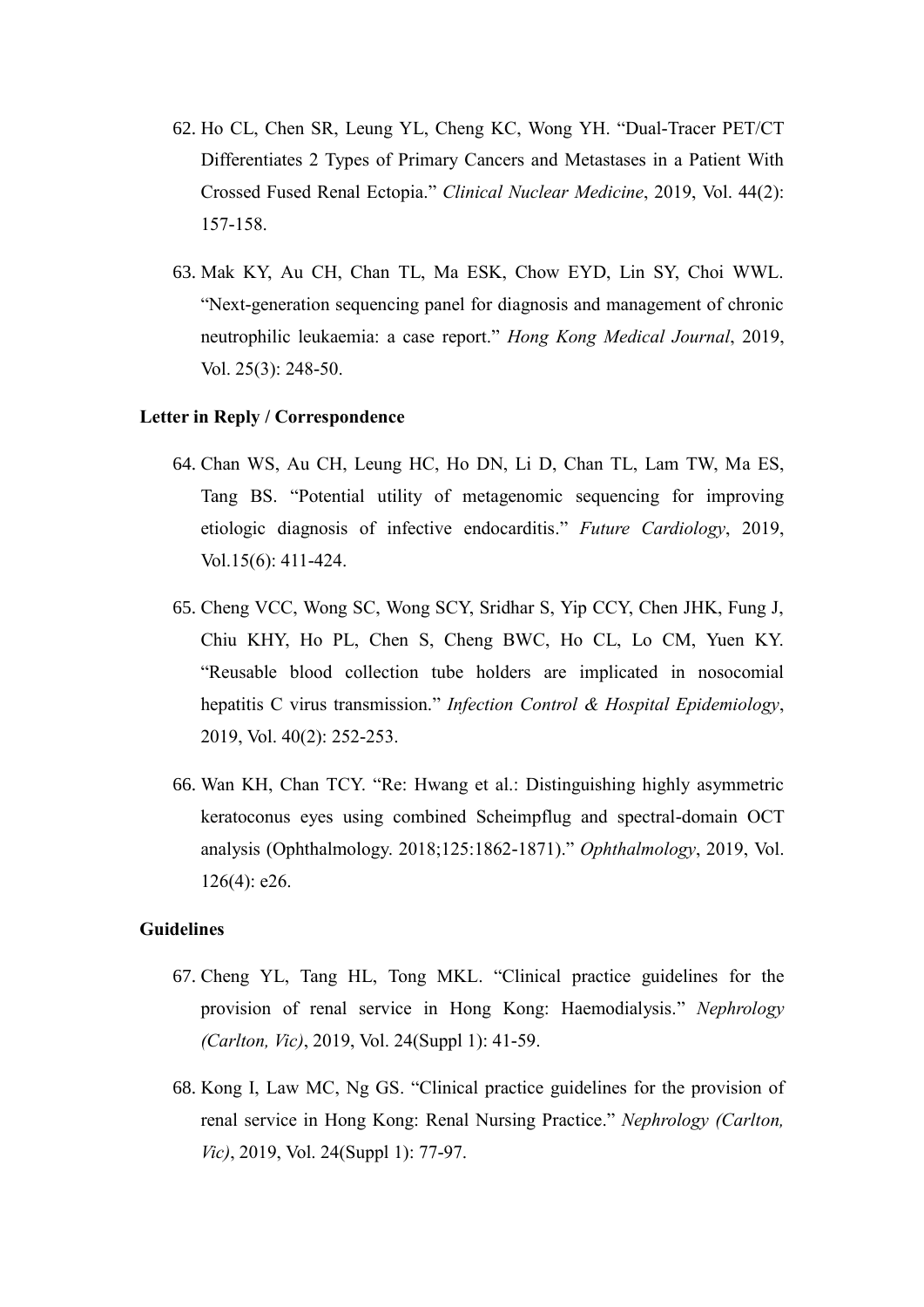69. Salem R, Padia SA, Lam M, Bell J, Chiesa C, Fowers K, Hamilton B, Herman J, Kappadath SC, Leung T, Portelance L, Sze D, Garin E. "Clinical and dosimetric considerations for Y90: recommendations from an international multidisciplinary working group." *European Journal of Nuclear Medicine and Molecular Imaging*, 2019, Vol. 46: 1695-1704.

# **Preface**

70. Suen HC, White TW. "Surgical stabilization of rib fractures." *Journal of Thoracic Disease*, 2019, Vol. 11(Suppl 8): S1022-S1023.

#### **Oral & Poster Presentations**

Society of Nuclear Medicine and Molecular Imaging (SNMMI) 2019 Annual Meeting

- 71. Chen SR, Wong YH, Tsoi TT, Leung YL, Cheng KC, Wong KN, Cheung SK, Wu KK , Ho CL. "Preliminary comparative study between 18F-PSMA-1007 and 68Ga-PSMA-11 PET/CT in patients with prostate cancer: biodistribution and tumor detection." *SNMMI 2019*, Anaheim, California, June 22-25, 2019. Also appeared on the *Journal of Nuclear Medicine*, 2019, Vol. 60(Suppl 1): 590.
- 72. Ho CL, Chen SR, Cheung SK, Leung YL, Cheng KC, Wong KN, Wong YH, Wu KK, Liang HS. "11C-acetate PET/CT has a significantly higher correlation with FISH test than 18F-FDG PET/CT in risk stratification of multiple myeloma." *SNMMI 2019*, Anaheim, California, June 22-25, 2019. Also appeared on the *Journal of Nuclear Medicine*, 2019, Vol. 60(Suppl 1): 20.
- 73. Ho I, Chen SR, Leung YL, Cheung MK, Ho CL, Mok V. "Combined cut-off point determination of 18F-AV-1451 (T807) imaging biomarker for tau burden and 2018 NIA-AA definition facilitate reclassification of Alzheimer's disease." *SNMMI 2019*, Anaheim, California, June 22-25, 2019. Also appeared on the *Journal of Nuclear Medicine*, 2019, Vol. 60(Suppl 1): 254.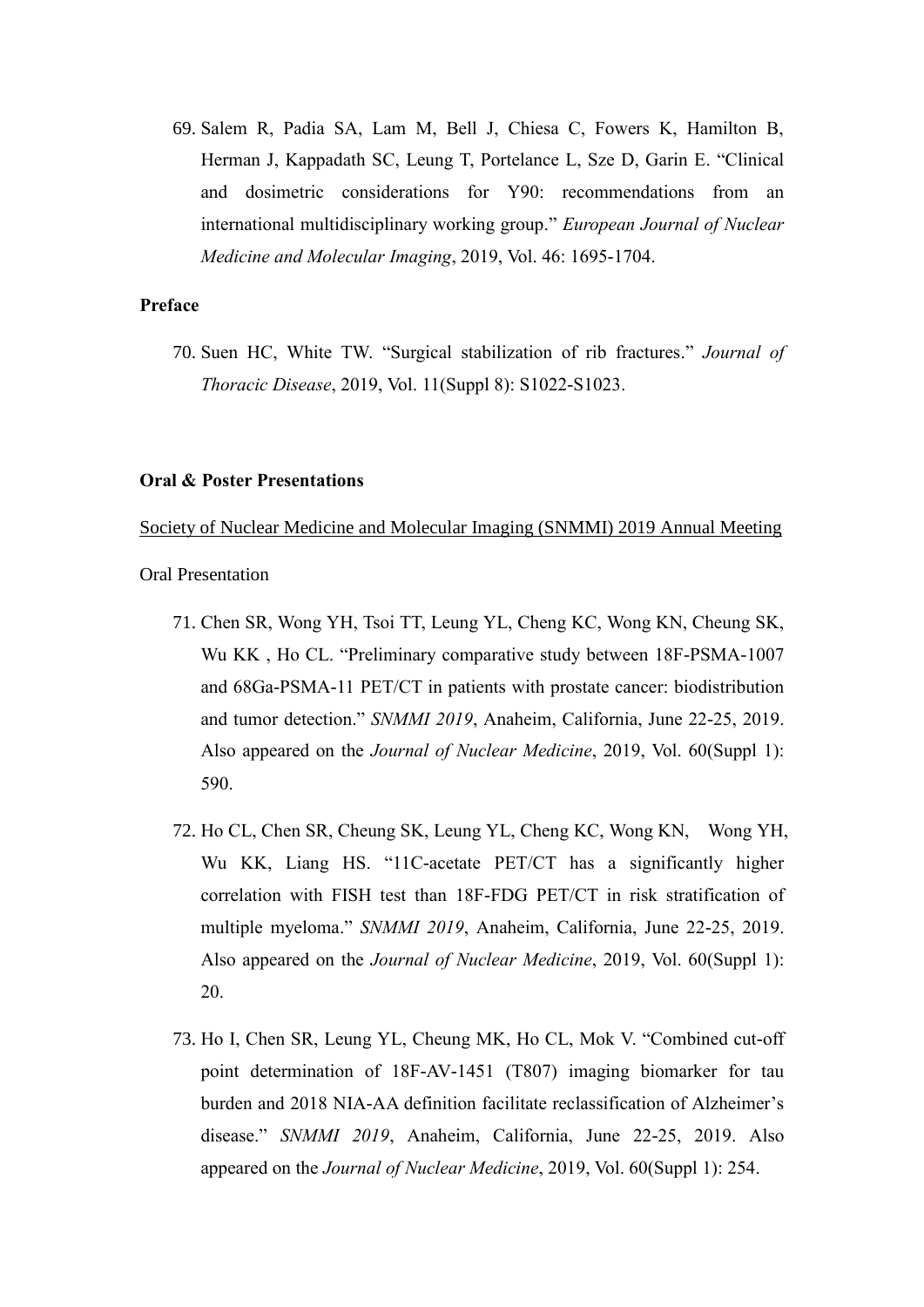#### Oral Presentation

74. Ng MK, Lam CW, Au CH, Ip BK, To MYR, Choy G, Lam HY, Chan TL, Ma SKE. "Validation of Immunohistochemistry by a Monoclonal Antibody CAL2 on Trephine Biopsy for CALR Mutation Detection in Myeloproliferative Neoplasms." *2nd Global Congress on Molecular Pathology*, 2019, Hong Kong, May 16-18 2019. Also appeared on the *Journal of Molecular Diagnostics*, 2019, Vol. 21(Suppl): S4.

# Poster Presentation

- 75. Au CH, Ho DN, Chan TL, Ma ESK. "In Silico Validation of Myeloid Panel by Molecular Barcode Next-Generation Sequencing." *2nd Global Congress on Molecular Pathology*, 2019, Hong Kong, May 16-18 2019. Also appeared on the *Journal of Molecular Diagnostics*, 2019, Vol. 21(Suppl): S45.
- 76. IP BK, Au CH, Chan TL, Ma ESK. "Minimal Residual Disease Monitoring of Rare Fusion Transcripts in Haematological Malignancies Using Droplet Digital PCR: A Step Forward towards Precision Medicine." *2nd Global Congress on Molecular Pathology*, 2019, Hong Kong, May 16-18 2019. Also appeared on the *Journal of Molecular Diagnostics*, 2019, Vol. 21(Suppl): S32.

#### Global Breast Cancer Conference, 2019

Poster Presentation

77. Chan TL, Wong EYL, Ho CYS, Ho DNY, Au CH, Luk WP, Fung LH, Shin VY, Ma ESK, Kwong A. "The BRCA1 Promoter Hypermethylation in the Blood DNA of Stage I/II Non-BRCA1/BRCA2 Patients." *Global Breast Cancer Conference,* 2019, Incheon, Korea, April 25-27, 2019.

American College of Medical Genetics and Genomics (ACMG) Annual Clinical Genetics Meeting, 2019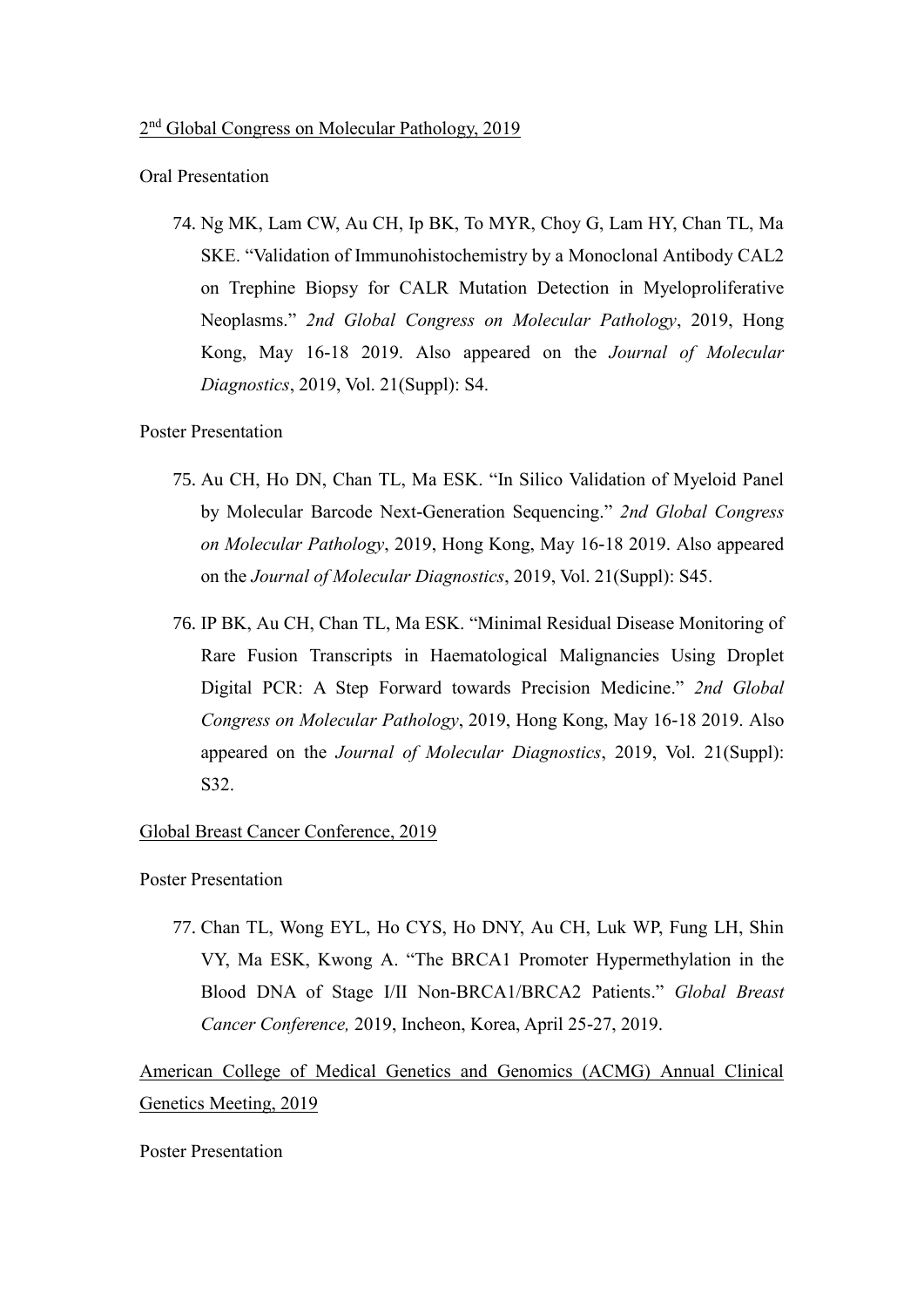78. Chung Y, Ho DN, Au CH, Lau J, Wong EYL, Chai J, Rocha KA, Xue L, Shum TW, Lok IH, Tang OS, Chan TL, Ma ESK. "Clinical Applications of Long-Read PCR-Free Whole-Genome Sequencing (WGS) for Structural Variations (SVs) and Chromosomal Aneuploidy." *American College of Medical Genetics and Genomics (ACMG) Annual Clinical Genetics Meeting*, 2019, Seattle, USA, April 2-6, 2019.

Annual Congress of European Society for Radiotherapy & Oncology (ESTRO), 2019

- 79. Choi HHF, Lee TY, Ho YW, Wong WKR, Cheung KY, Yu SK. "Impact of leaf spread function on fluence reconstruction from exit detector signals in TomoTherapy." *ESTRO 38 Annual Congress*, 2019, Milan, Italy, Apr 26 - 30, 2019. Also appeared on *Radiotherapy & Oncology*, 2019, Vol. 133(Suppl 1): S945.
- 80. Lam WW, Lee HFV, Cheung KY, Yu SK. "Dosimetric benefit on adaptive IMPT for patients with locally advanced nasopharyngeal carcinoma." *ESTRO 38 Annual Congress*, 2019, Milan, Italy, Apr 26 - 30, 2019. Also appeared on *Radiotherapy & Oncology*, 2019, Vol. 133(Suppl 1): S638.
- 81. Lee TY, Law MWK, Cheung CW, Tang KK, Chow SWK, Lee LWM, Wong M, Yoo SH, Nam PH, Lee JWY, Yu SK. "Probabilistic Modeling of Patient Setup Time in VMAT Treatments Based on Anatomical Regions." *ESTRO 38 Annual Congress*, 2019, Milan, Italy, Apr 26 - 30, 2019. Also appeared on *Radiotherapy & Oncology*, 2019, Vol. 133(Suppl 1): S1151-S1152.
- 82. Ng SY, Wu VWC, Chiu G. "Evaluation of CBCT and Orthogonal X-ray for Position verification in Radiotherapy of Prostate Cancer." *ESTRO 38 Annual Congress*, 2019, Milan, Italy, Apr 26 - 30, 2019. Also appeared on *Radiotherapy & Oncology*, 2019, Vol. 133(Suppl 1): S618-S619.
- 83. Yang B, Geng H, Lam WW, Cheung KY, Yu SK. "Performance of ArcCHECK based quality assurance in helical tomotherapy with TomoEdge technology." *ESTRO 38 Annual Congress*, 2019, Milan, Italy, Apr 26 - 30,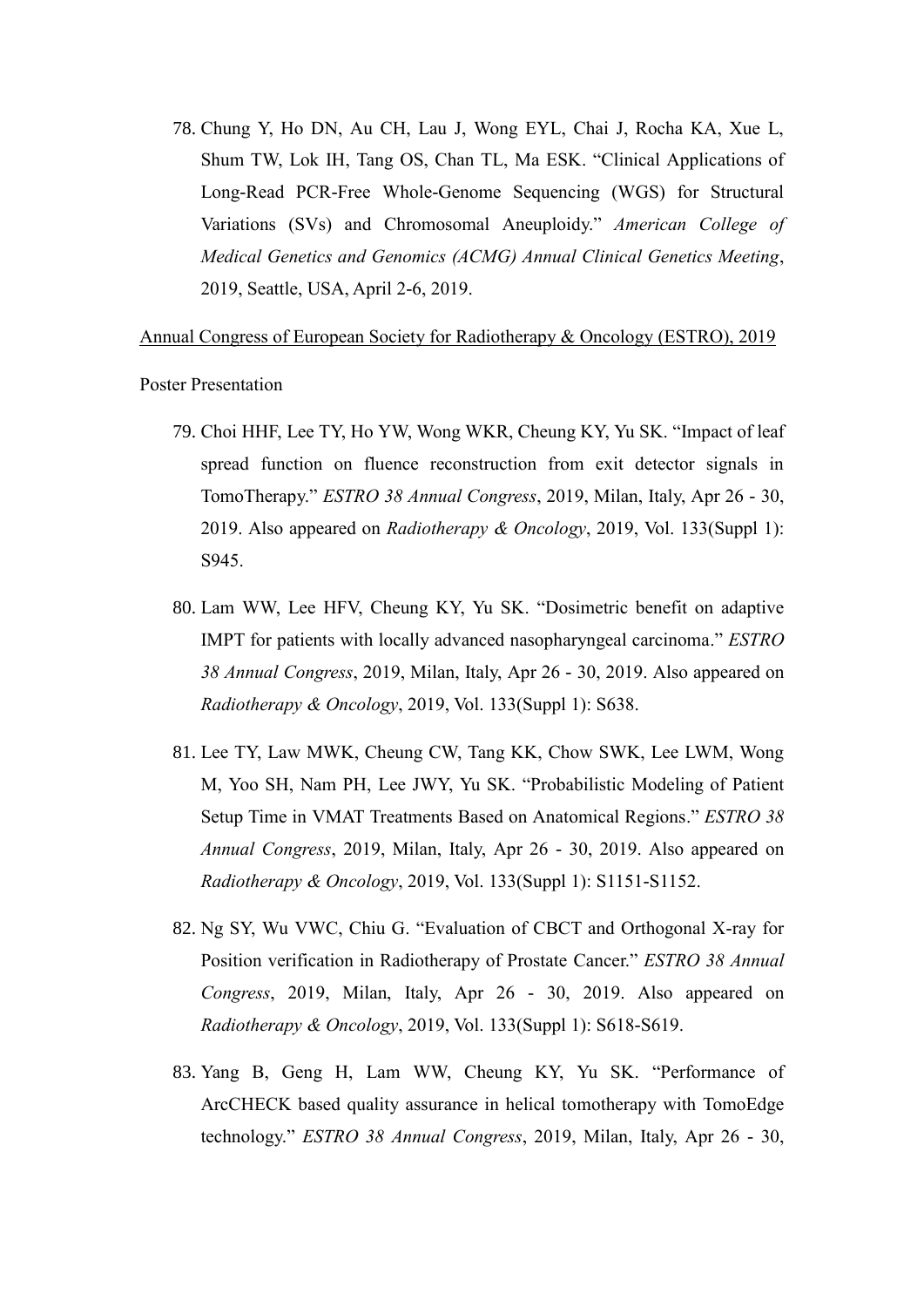2019. Also appeared on *Radiotherapy & Oncology*, 2019, Vol. 133(Suppl 1): S941.

- 84. Yang B, Lam WW, Geng H, Cheung KY, Yu SK. "Evaluation of treatment efficiency for helical tomotherapy with TomoEdge technology." *ESTRO 38 Annual Congress*, 2019, Milan, Italy, Apr 26 - 30, 2019. Also appeared on *Radiotherapy & Oncology*, 2019, Vol. 133(Suppl 1): S1000-S1001.
- 85. Yuan J, Lo GG, Wong OL, Cheng KF, Fung WWK, Zhou YH, Chiu G, Cheung KY, Yu SK. "Intra-fraction motion assessment of frameless intracranial radiosurgery using 1.5T MR simulator." *ESTRO 38 Annual Congress*, 2019, Milan, Italy, Apr 26 - 30, 2019. Also appeared on *Radiotherapy & Oncology*, 2019, Vol. 133(Suppl 1): S1064-S1065.
- 86. Yuan J, Lo GG, Zhou Y, Wong OL, Fung WWK, Cheng KF, Cheung KY, Yu SK. "GTV definition agreement in brain metastasis radiosurgery using 1.5T MRI-sim: a multi-observer study." *ESTRO 38 Annual Congress*, 2019, Milan, Italy, Apr 26 - 30, 2019. Also appeared on *Radiotherapy & Oncology*, 2019, Vol. 133(Suppl 1): S610.
- 87. Zhou Y, Fung WWK, Cheng KF, Yuan J, Wong OL, Chiu G, Cheung KY, Yu SK. "Efficiency Boosting of HN Positional Verification Using Highly Acceleration 3D MR Imaging in MRgRT." *ESTRO 38 Annual Congress*, 2019, Milan, Italy, Apr 26 - 30, 2019. Also appeared on *Radiotherapy & Oncology*, 2019, Vol. 133(Suppl 1): S1121-S1122.
- 88. Zhou Y, Yuan J, Cheng KF, Fung WWK, Wong OL, Chiu G, Cheung KY, Yu SK. "Assessment of Inter-Sessional Positional Reproducibility in the HN Sub-Regions Using 1.5T MR-Sim." *ESTRO 38 Annual Congress*, 2019, Milan, Italy, Apr 26 - 30, 2019. Also appeared on *Radiotherapy & Oncology*, 2019, Vol. 133(Suppl 1): S1087.

Annual Meeting & Exhibition of International Society for Magnetic Resonance in Medicine (ISMRM), 2019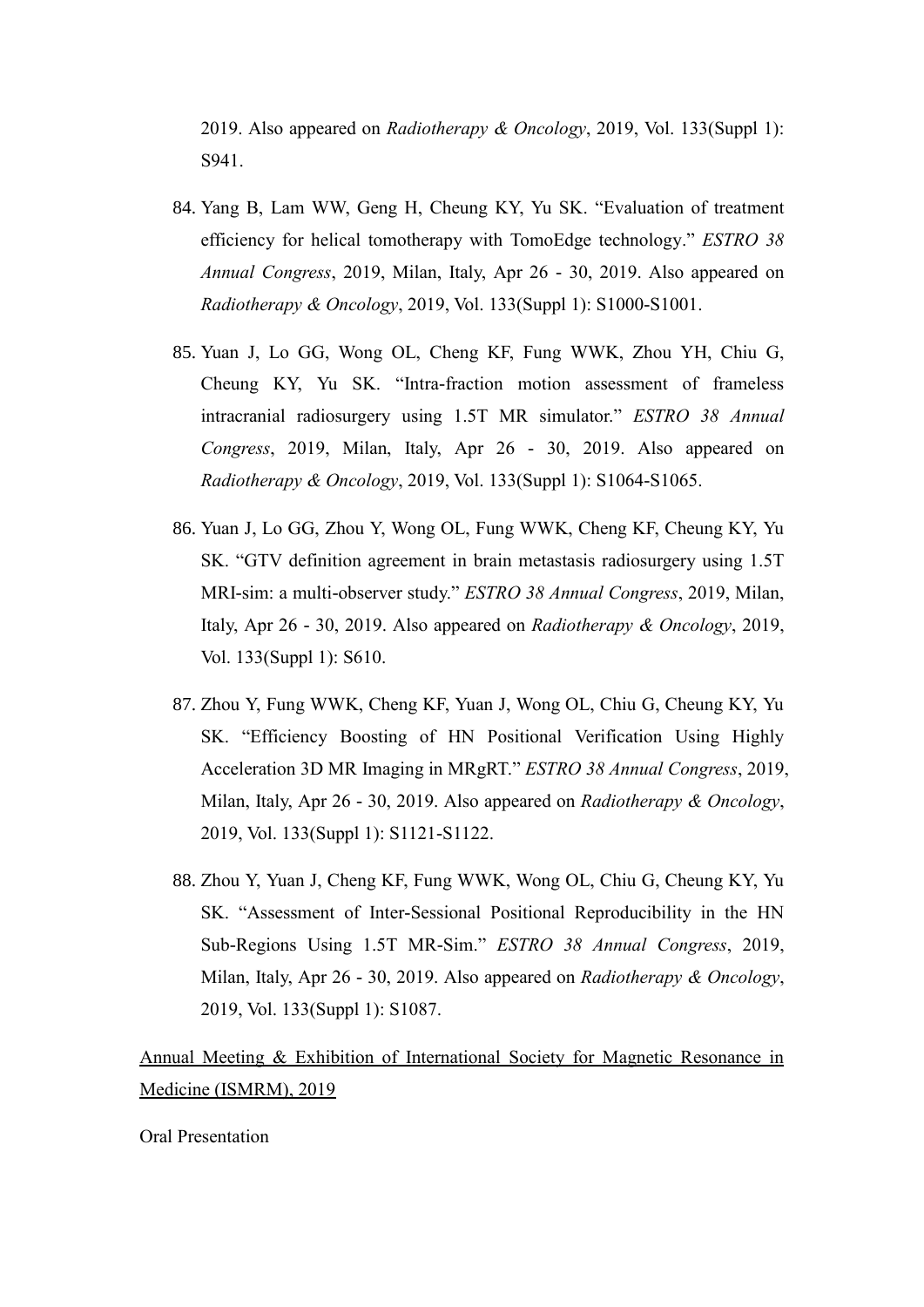- 89. Law MWK, Lo GG, Zhou Y, Yuan J, Wong OL, Yu SK. "Integrating Imaging Prior Knowledge in Deep Convolutional Network – A Novel Approach of Cranial Pseudo-CT Generation." *ISMRM 27th Annual Meeting & Exhibition*, 2019, Montreal, QC, Canada, May 11-16, 2019
- 90. Xue C, Yuan J, Ai V, Chan H, Lo G. "Unsupervised Hierarchical Clustering of PET/MRI Radiomics Features Might Be Helpful to Predict Response to Neoadjuvant Chemotherapy of Breast Cancer." *ISMRM 27th Annual Meeting & Exhibition*, 2019, Montreal, QC, Canada, May 11-16, 2019.

- 91. Wong OL, Yuan J, Zhou Y, Yu SK, Cheung KY. "Respiratory motion characterization and motion uncertainty estimation using a fast 3D+t MRI and bootstrapping for abdominal radiotherapy." *ISMRM 27th Annual Meeting & Exhibition*, 2019, Montreal, QC, Canada, May 11-16, 2019.
- 92. Yuan J, Wong OL, Fung W, Lo G, Cheng F, Zhou Y, Chiu G, Cheung KY, Yu SK. "The value of 1.5T contrast-enhanced T1 SPACE sequence in the simulation and planning for Cyberknife stereotactic radiosurgery of brain metastases: patient positioning accuracy, lesion detectability, and target delineation reliability." *ISMRM 27th Annual Meeting & Exhibition*, 2019, Montreal, QC, Canada, May 11-16, 2019.
- 93. Yuan J, Zhou Y, Wong OL, Fung W, Cheng F, Cheung KY, Chiu G, Yu SK. "Assessment of inter-fractional positional accuracy of anterior visual pathway in a frameless stereotactic radiosurgery using an MR-simulator." *ISMRM 27th Annual Meeting & Exhibition*, 2019, Montreal, QC, Canada, May 11-16, 2019.
- 94. Zhou Y, Yuan J, Wong OL, Cheung KY, Yu SK. "How long a 4D-MRI do we need for abdominal radiotherapy treatment planning? A time dependence analysis of abdominal motion probability distribution function using ultra-fast volumetric dynamic MRI." *ISMRM 27th Annual Meeting & Exhibition*, 2019, Montreal, QC, Canada, May 11-16, 2019.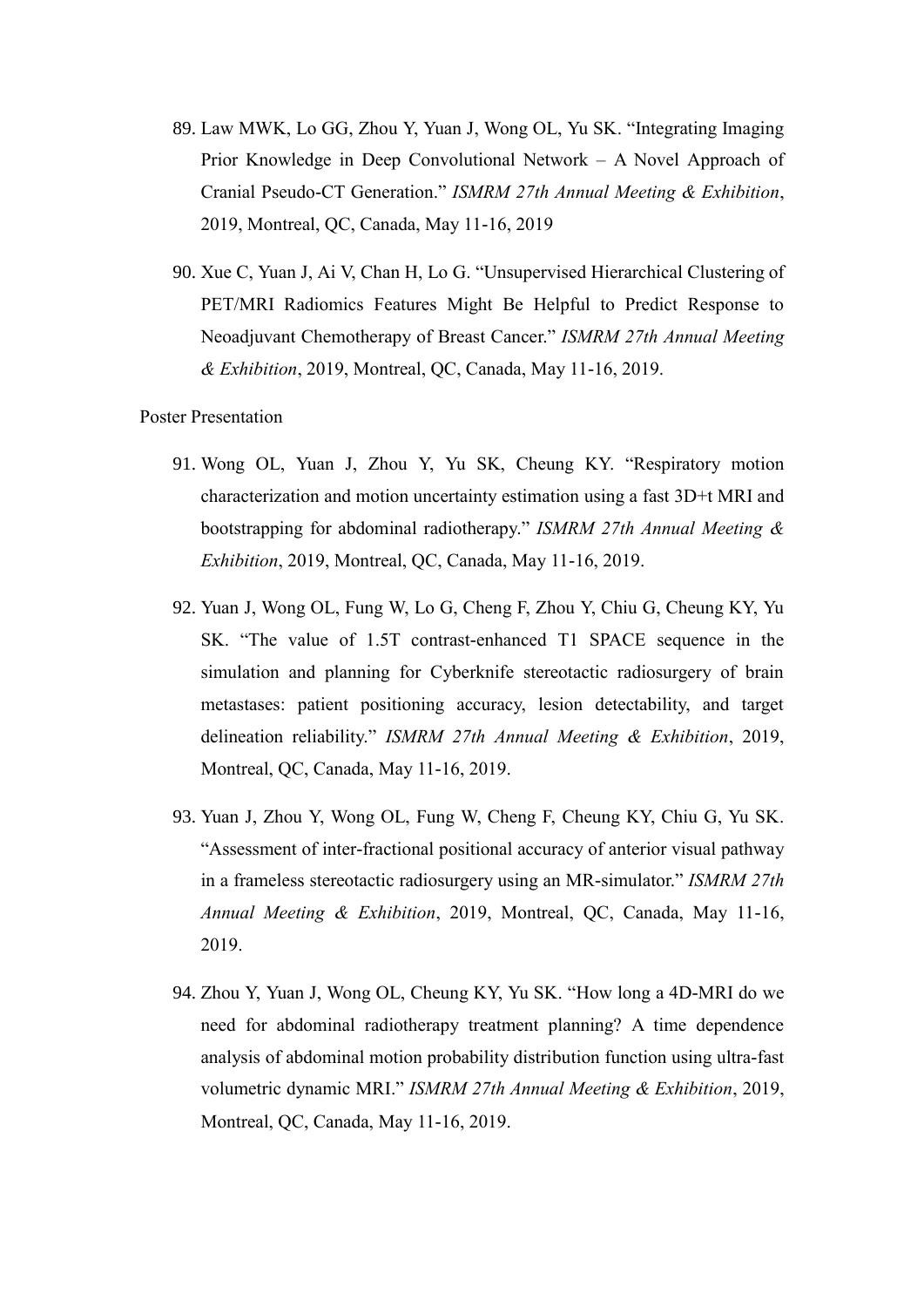95. Zhou Y, Yuan J, Wong OL, Cheung KY, Yu SK. "Investigation of Abdominal Organ Respiratory Motion Probability Distribution Function and its Inter-Fractional Reproducibility Assessment Using Fast Volumetric 4D-MRI for Probability-Based Radiotherapy Planning." *ISMRM 27th Annual Meeting & Exhibition*, 2019, Montreal, QC, Canada, May 11-16, 2019.

The 58<sup>th</sup> Annual Conference of the Particle Therapy Co-operative Group (PTCOG), 2019

Poster Presentation

- 96. Chiu TL, Choi HHF, Cheung CW, Yu SK. "Connections between rogue waves and the dynamics of poles for Nonlinear Schrödinger Equation of charged-particle beams in accelerators." *PTCOG 58*, 2019, Manchester, UK, June 10-15, 2019.
- 97. Choi HHF, Huang CY, Wong WKR, Ho YW, Cheung KY, Yu SK. "Elucidating uncertainties in radiobiological parameters in proton beam irradiation by a global fit." *PTCOG 58*, 2019, Manchester, UK, June 10-15, 2019.
- 98. Choi HHF, Nam PH, Chiu TL, Cheung CW, Cheung KY, Yu SK. "A single quality factor for all ion types? How relative biological effectiveness relates to various beam quality factors." *PTCOG 58*, 2019, Manchester, UK, June 10-15, 2019.
- 99. Lam WW, Geng H, Tang KK, Lee TY, Kong CW, Yang B, Chiu TL, Cheung KY, Yu SK. "Dosimetric Comparison of Intensity Modulated Proton Therapy (IMPT) versus Volumetric Modulated Arc Therapy (VMAT) on early stage left breast cancer." *PTCOG 58*, 2019, Manchester, UK, June 10-15, 2019.

International Federation for the Surgery of Obesity and Metabolic Disorders - Asia Pacific Chapter (IFSO-APC), 2019

Oral Presentation

100. Wu T, Wong CKH, Tong DKH, Leung DKW, Law BTT, Lam CLK. "Effectiveness of bariatric surgery on disease remission, weight loss and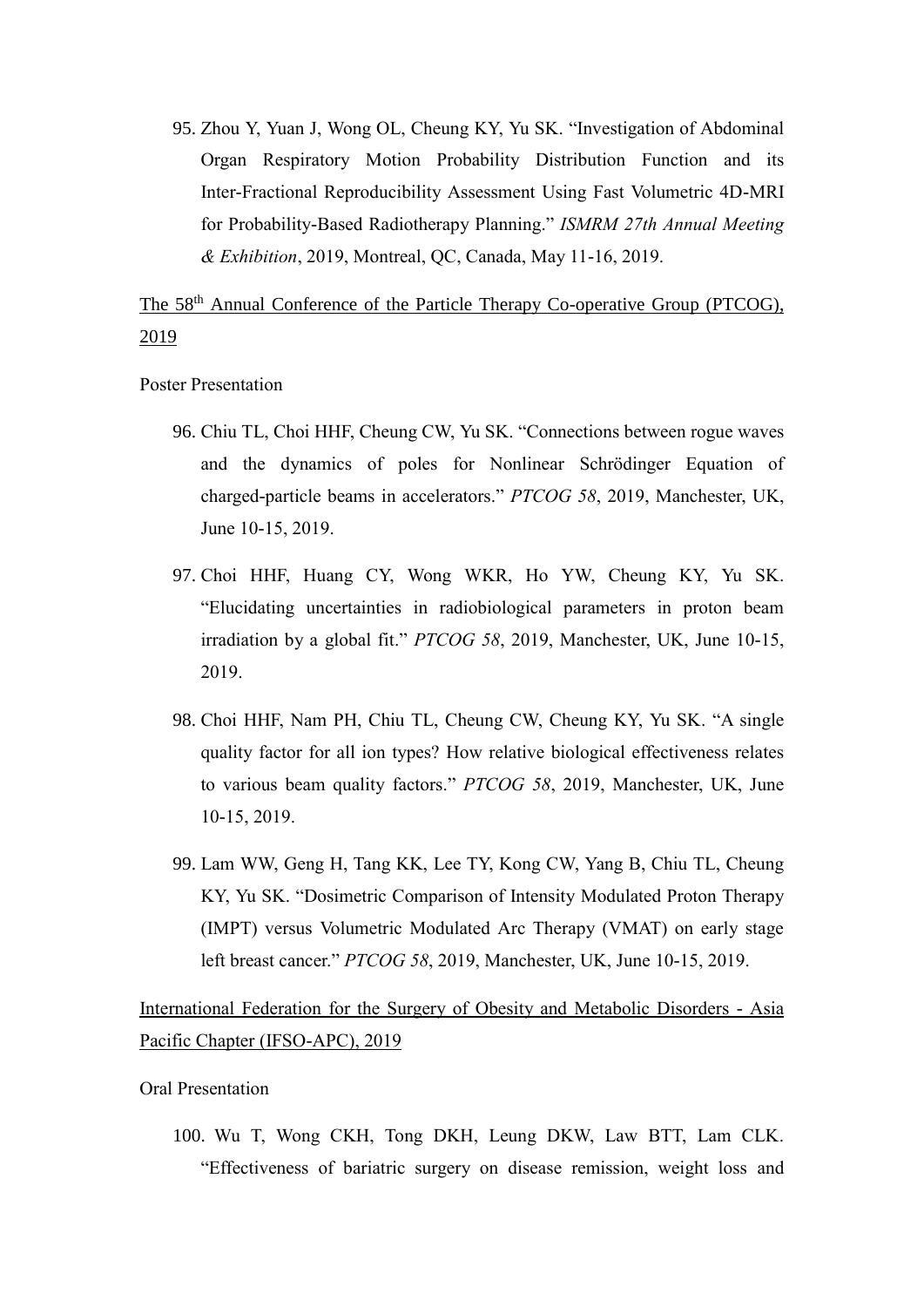changes of metabolic parameters in obese patients with type 2 diabetes: a population-based propensity score-matched cohort study." *International Federation for the Surgery of Obesity and Metabolic Disorders - Asia Pacific Chapter (IFSO-APC)*, 2019, Guangzhou, China, March 21-23, 2019.

7th International Congress on Magnetic Resonance Imaging (ICMRI) & 24th Annual Scientific Meeting of Korean Society of Magnetic Resonance in Medicine (KSMRM), 2019

Poster Presentation

- 101. Zhou YH, Wong OL, Xue C, Yuan J. "Investigation of the Effect of Volumetric Temporal Resolution on the Abdominal Motion Probability Distribution Function using 4D MRI." *ICMRI 2019*, Seoul, Korea, March 28-30, 2019.
- 102. Xue C, Lo GG, Yuan J. "Relationship of PET/MRI Radiomics Features and Histopathology Characteristics and the Response to Neoadjuvant Chemotherapy of Breast Cancer." *ICMRI 2019*, Seoul, Korea, March 28-30, 2019.

#### Annual Congress of the European Association of Nuclear Medicine (EANM), 2019

- 103. Chen S, Leung YL, Au L, Lau YT, Mok V, Ho CL. "Incremental Value Of Tau Burden Quantified By 18F-AV-1451 PET/CT Over Conventional 11C-PIB And 18F-FDG PET/CT For Alzheimer'S Disease." *Annual Congress of the European Association of Nuclear Medicine*, Barcelona, Spain, October 12-16, 2019. Also appeared in *European Journal of Nuclear Medicine and Molecular Imaging*, 2019, Vol. 46(Suppl. 1):S180.
- 104. Ho CL, Chen S, Cheung SK, Leung YL, Cheng KC, Wong KN, Wong YH, Wu KK, Liang R. "11C-acetate Is The Preferred Tracer Over 18F-FDG In PET/CT Evaluation Of Active Multiple Myeloma: A Follow-up Study With A Larger Cohort Of Patients." *Annual Congress of the European Association of Nuclear Medicine*, Barcelona, Spain, October 12-16, 2019. Also appeared in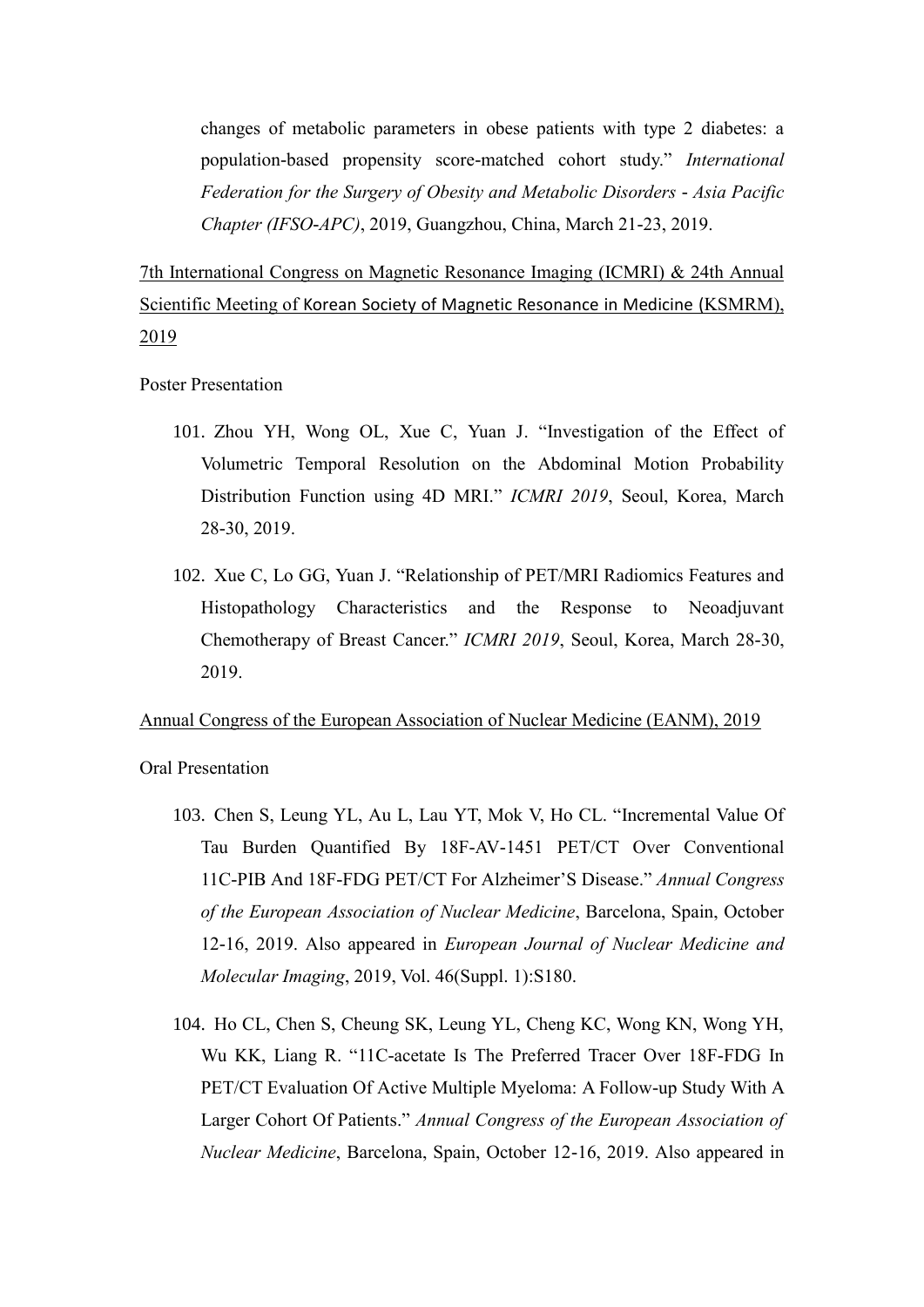*European Journal of Nuclear Medicine and Molecular Imaging*, 2019, Vol. 46(Suppl. 1):S264.

## Poster Presentation

105. Cheung JM, Ng N, Liu K, Ho CL. "A Modified Procedure for the Synthesis of a Potential Tau Imaging Agent [18F]-THK5351 Employing a Sumitomo Semi-automatic Chemical Synthesizer F121R." *Annual Congress of the European Association of Nuclear Medicine*, Barcelona, Spain, October 12-16, 2019. Also appeared in *European Journal of Nuclear Medicine and Molecular Imaging*, 2019, Vol. 46(Suppl. 1):S728.

#### American Society for Microbiology (ASM) Microbe, 2019

#### Poster Presentation

106. Lam HY, Wong ATC, Ng MK, Tang BSF. "Performance Evaluation of the New EMAG Nucleic Acid Extraction System for the Detection of Respiratory Pathogens Using Luminex NxTAG Respiratory Pathogens Panel." *American Society for Microbiology (ASM) Microbe 2019*, San Francisco, CA, USA, June 20-24, 2019.

# Nanopore Tech Tour, 2019

Poster Presentation

107. Au CH, Ho DN, Chung Y, Wong EYL, Lau J, Chan TL, Ma ESK. "Clinical applications of structural variation detection by real-time long-read sequencing." *Nanopore Tech Tour 2019*, Shanghai, China, September 26, 2019.

# The 14th Chinese Laboratory Medicine Conference, 2019

Poster Presentation

108. Leung PY, Ng EHY, Chan THC, Lau YS, Ma ESK. "Evaluation of Platelet Count and Mean Platelet Volume (MPV) Measurement by Digital Microscopy." *The 14th Chinese Laboratory Medicine Conference*, 2019, Taipei, November, 1-4, 2019.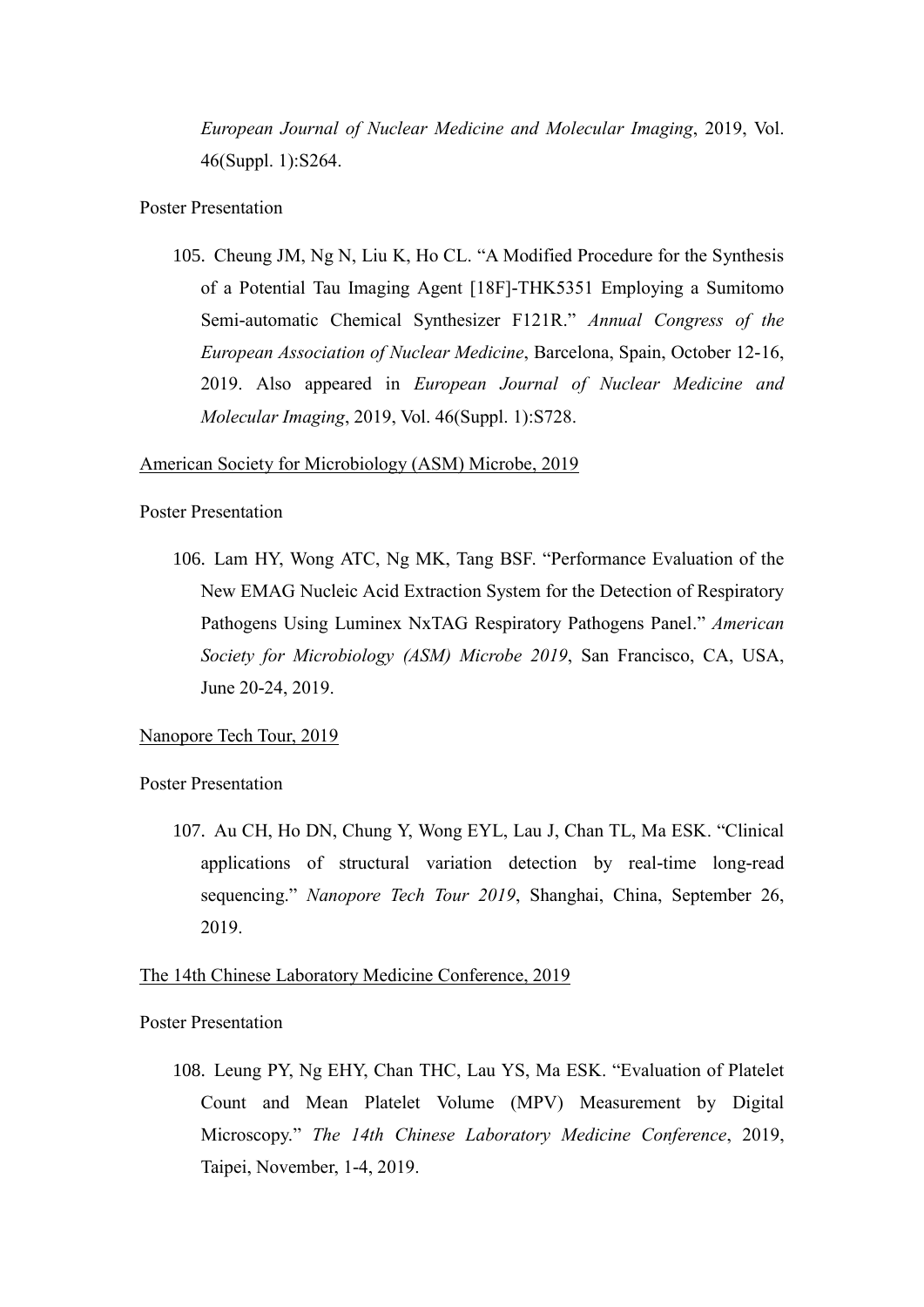#### Poster Presentation

109. Kwong A, Au CH, Ho DN, Wong EYL, Chung Y, Law FBF, Ho CYS, Chen J, Cheuk IWY, Shin VY, Chan TL, Ngan HYS, Ma ESK. "Personalized and cost-effective detection of copy number variants by molecular-barcode next-generation sequencing and long-read nanopore sequencing." *San Antonio Breast Cancer Symposium*, 2019, San Antonio, Texas, USA, December 10-14, 2019.

# American Society of Hematology Annual Meeting, 2019

#### Poster Presentation

- 110. Tsui SP, Ip AHW, Zhang C, Tang TWF, Lin CH, Cheung A, Cheng G, So JCC, Leung SY, Au CH, Ma ESK, Chan TL, Ng M, Cheng KCK, Wong KF, Siu LLP, Yip SF, Lau SJ, Luk TH, Lee HKK, Lau CK, Kho B, Kwong YL, Javed A, Leung AYH. "A Mutation Pentad Defined Outcome of De Novo and Cytogenetically Normal Acute Myeloid Leukaemia in Young Adults." *American Society of Hematology Annual Meeting*, 2019, Orlando, FL, USA, December 7-10, 2019. Also appeared in *Blood*, Vol. 134(Supplement\_1):1400.
- 111. Zhang C, Leung GMK, Tsui SP, Ip HW, Ma ESK, Au CH, Chan TL, Ng KLN, Yip SF, Kho B, Lee HKK, Liu Q, Leung TWY, Kwong YL, Leung AYH. "A Phase II Single-arm Open-labeled Study Evaluating Combination of Quizartinib and Omacetaxine Mepesuccinate (QUIZOM) in Newly Diagnosed or Relapsed/Refractory AML carrying FLT3-ITD." *American Society of Hematology Annual Meeting*, 2019, Orlando, FL, USA, December 7-10, 2019. Also appeared in *Blood*, Vol. 134(Supplement\_1):3825.

1st Congress of International Society for the Study of Pleura and Peritoneum (ISSPP), 2019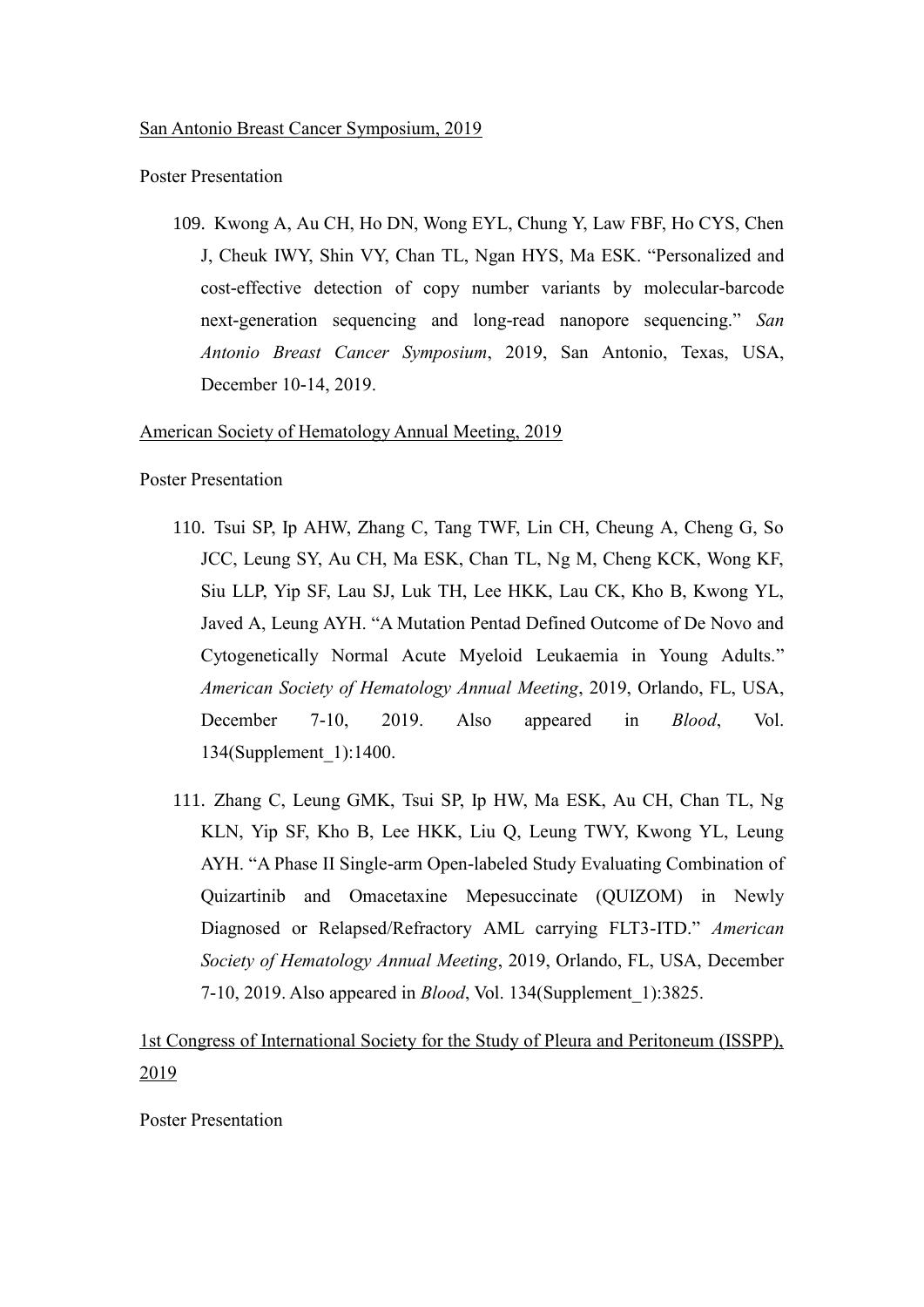112. Chang TYA, Yip J, Ng TY, Luk WPL, Fung LHT, Cheng YS, Wong ST, Ngan KCR. "Adjuvant Intraperitoneal Chemotherapy and HIPEC for newly diagnosed stage III ovarian cancer patients in Hong Kong: case report and systematic review of the evidence." *1st Congress of International Society for the Study of Pleura and Peritoneum (ISSPP)*, 2019, Singapore, November 29-30, 2019

The 35th Japan Conference of Radiological Technologists (JCRT), 2019

Poster Presentation

113. Liu MCW, Lee R, Chan PLP, Yu W, Tang J, Kong KSF, Li WW, Yuen CT, Chung WK. "Evaluation of the detection of prostate cancer with multiparametric magnetic resonance imaging." *The 35th Japan Conference of Radiological Technologists (JCRT)*, 2019, Saitama, Japan, September 14-16, 2019.

The 61st Annual Meeting & Exhibition of American Association of Physicists in Medicine (AAPM), 2019

- 114. Choi HHF, Yoo SH, Cheung KY, Yu SK. "Oxygen Enhancement Ratio for Various Charged Ion Types: Is There a Better Qualifier Than the Linear Energy Transfer?" *The 61st Annual Meeting & Exhibition of the American Association of Physicists in Medicine*, San Antonio, TX, July 14-18, 2019.
- 115. Law MWK, Yuan J, Lo G, Wong OOL, Zhou Y, Yu SK. "Radiotherapy-Specific Imaging Prior Knowledge and Its Impact in Deep Learning Based Cranial Pseudo-CT Generation." *The 61st Annual Meeting & Exhibition of the American Association of Physicists in Medicine*, San Antonio, TX, July 14-18, 2019.
- 116. Wong OOL, Yuan J, Zhou Y, Yu SK, Cheung KY. "A potential approach of real-time motion tracking of MR-guided-radiotherapy using ultra-fast volumetric 4D-MRI generated VOI positional probability distribution." *The 61st Annual Meeting & Exhibition of the American Association of Physicists in Medicine*, San Antonio, TX, July 14-18, 2019.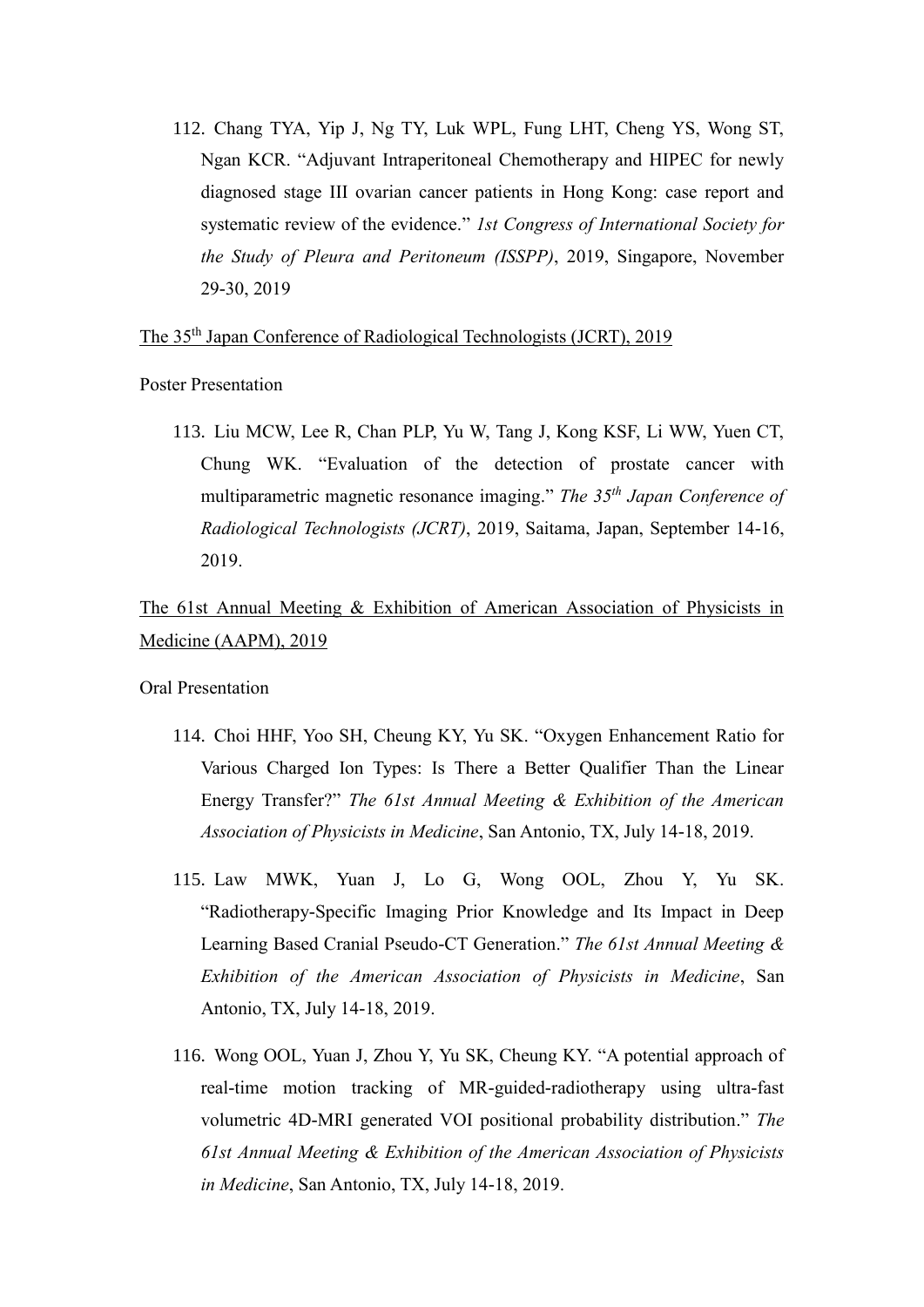- 117. Cheung CW, Kong CW, Choi HHF, Cheung KY, Yu SK. "Evaluation of Factors Affecting Absolute Gamma Passing Rates in ArcCHECK Measurements in Tomotherapy." *The 61st Annual Meeting & Exhibition of the American Association of Physicists in Medicine*, San Antonio, TX, July 14-18, 2019.
- 118. Yang B, Lam W, Law M, Ho Y, Ho C, Cheung K, Yu S. "Comparison of Beam Data Collected With and Without Crossline Offset for a 1.5T MR-Linac." *The 61st Annual Meeting & Exhibition of the American Association of Physicists in Medicine*, San Antonio, TX, July 14-18, 2019.

# The 61<sup>st</sup> Annual Meeting of the American Society for Radiation Oncology (ASTRO), 2019

Oral Presentation

119. Wong OL, Yuan J, Zhou Y, Yu SK. "Gating Window Optimization for Respiratory Phase-Gated Radiotherapy Using the Ultra-Fast Volumetric 4D-MRI Generated 3D Probability Distribution Map." *The 61st Annual Meeting of the American Society for Radiation Oncology (ASTRO)*, Chicago, IL, September 15-18, 2019.

Annual Academic Conference of Taiwan Society for Therapeutic Radiology and Oncology (TASTRO), 2019

Invited talk

120. Yuan J. "MRI for the guidance in radiotherapy: challenges, opportunities and future developments." *Annual Academic Conference of Taiwan Society for Therapeutic Radiology and Oncology (TASTRO),* 2019, Taipei, November 9, 2019.

25th European Congress of Radiology(ECR), 2019